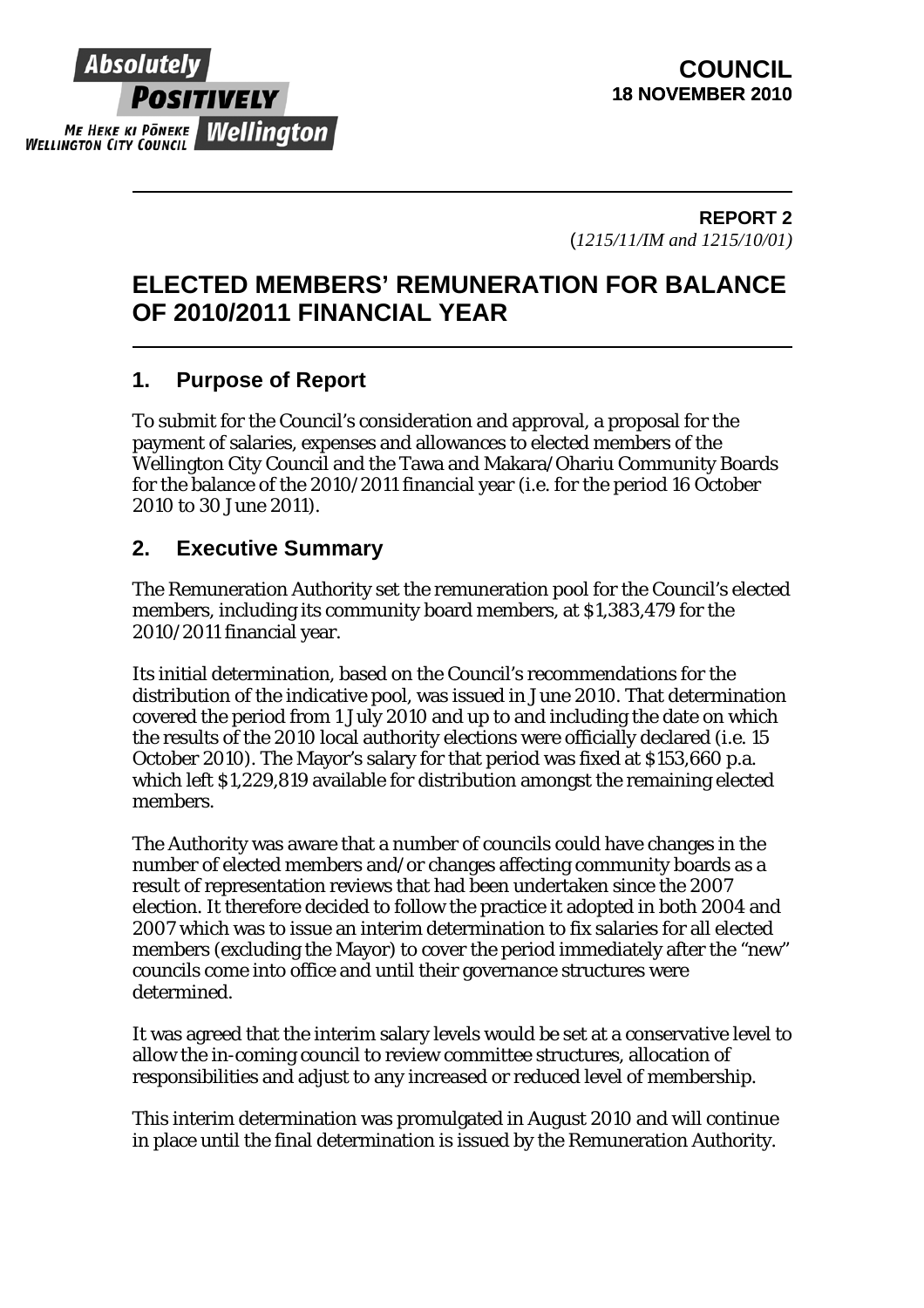The final determination, for the balance of the 2010/2011 financial year, will be issued once the Authority has considered the Council's recommendations for the allocation of the pool based on its new governance structure.

Once approved by the Remuneration Authority the adjustments will be backdated to the date at which those committees were established and councillors were appointed to such positions. Any increase in the base remuneration for councillors or community board members will also be backdated to the date of their taking up office.

Based on the rules and principles set by the Remuneration Authority and the governance structure adopted by the Council at its meeting on 11 November 2010, the Council is now required to submit to the Remuneration Authority for approval its recommended allocation of the pool amongst the Council's elected members (including its community board members but excluding the Mayor whose salary is set by the Remuneration Authority) for the balance of the 2010/2011 financial year.

The Remuneration Authority's approval must be given before the Council can implement its proposed remuneration structure.

The Council is also required to review its existing rules and policies for the reimbursement of expenses and the payment of allowances to its elected members and to submit those rules and policies to the Remuneration Authority for approval.

The Remuneration Authority has asked for the Council's recommendations to be forwarded to them by 31 January 2011 to enable the early issue of the final determination for the 2010/2011 financial year.

## **3. Recommendations**

It is recommended that the Council:

- *1. Receive the information.*
- *2. Agree that the salary only model be confirmed as the basis of remuneration for the elected members of the Wellington City Council for the balance of the 2010/2011 financial year.*
- *3. Note that the remuneration framework requires all community board members be paid an annual salary (i.e. there is no provision for the payment of meeting fees to community board members).*
- *4. Agree that the following salaries be paid to the elected members of the Wellington City Council and the Tawa and Makara/Ohariu community boards for the balance of the 2010/2011 financial year and that the Council's proposal be referred to the Remuneration Authority for its approval:*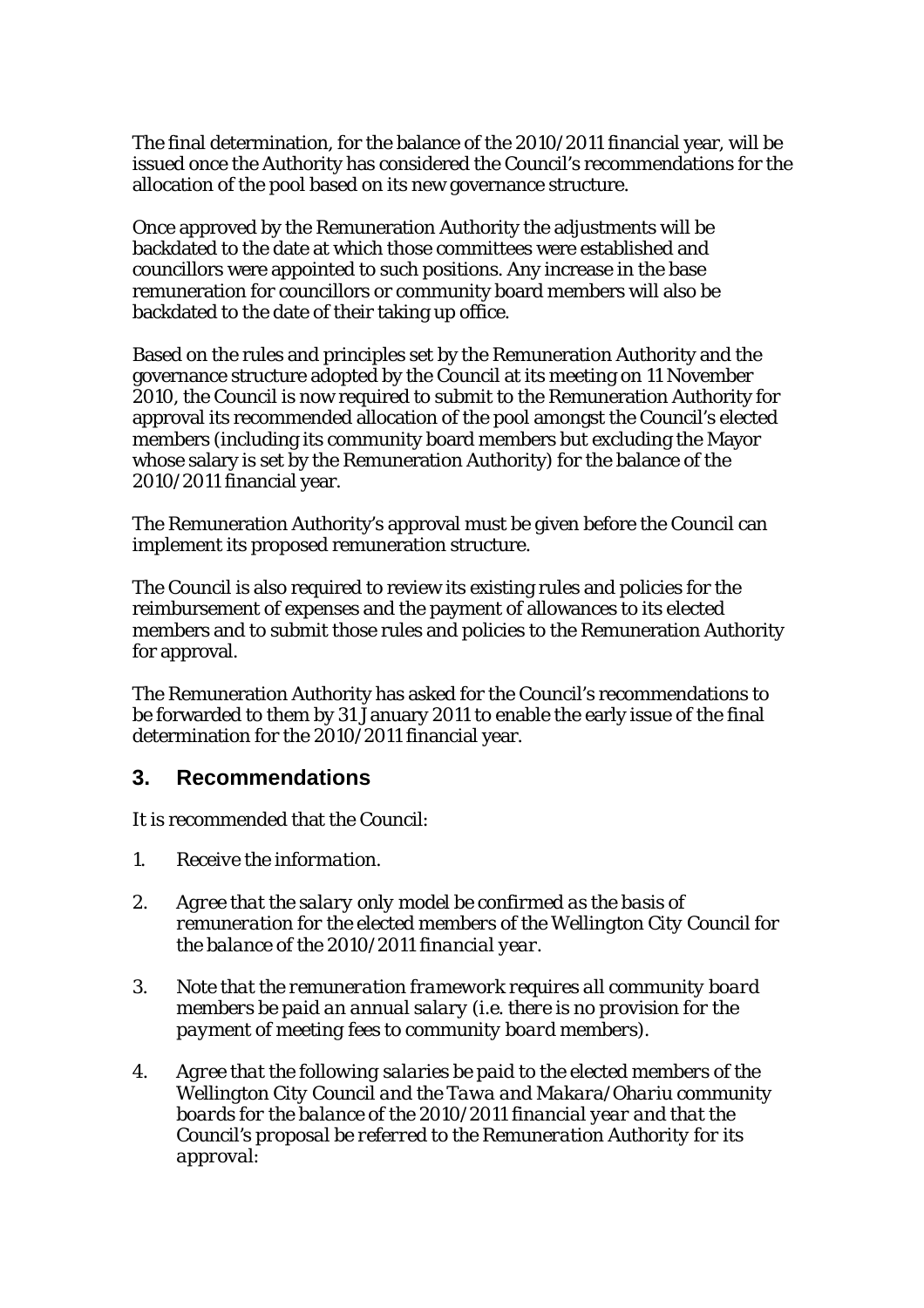| <i>Mayor</i>                                              | \$159,100 pa |
|-----------------------------------------------------------|--------------|
| Deputy Mayor                                              | \$96,000 pa  |
| Chair, Strategy and Policy Committee and Portfolio Leader | \$89,000 pa  |
| Chair, Grants Subcommittee and Portfolio Leader           | \$83,975 pa  |
| Chair, Regulatory Processes Committee                     | \$83,975 pa  |
| Portfolio Leader (x 9)                                    | \$79,125 pa  |
| Councillor $(x 1)$                                        | $$64,955$ pa |
| Chair, Tawa Community Board                               | \$20,404 pa  |
| Elected Member $(x 5)$                                    | \$8,160 pa   |
| Chair, Makara/Ohariu Community Board                      | \$13,060 pa  |
| Elected Member (x 5)                                      | $$5,105$ pa  |

*Note:* 

- *(a) The Mayor's salary is set by the Remuneration Authority.*
- *(b) The level of community board members' remuneration met from the pool has been retained at 100%.*
- *5. Note that the Remuneration Authority must be advised of any dissent expressed by members of the Council or its community boards in relation to the Council's final remuneration proposal.*
- *6. Note that once a final determination has been made the Remuneration Authority will approve any back dating of salaries it considers appropriate.*
- *7. Note that the Mayor has indicated that she will not require a dedicated council vehicle in undertaking her official mayoral duties and that the Remuneration Authority will be advised of this decision.*
- *8. Agree that the rules and policies for the reimbursement of expenses and the payment of allowances to elected members for the 2010/2011 financial year, as contained in Appendix Two of this report, are confirmed and that they be submitted to the Remuneration Authority for its approval.*
- *9. Note that once the size of the remuneration pool for the 2011/2012 financial year has been set by the Remuneration Authority the Council will be required to submit to the Authority's approval a remuneration proposal for the 2011/2012 financial year. This will occur early next year.*

## **4. Background**

The Remuneration Authority is responsible for setting the salaries of elected members and in November 2009, determined that the remuneration pool for the elected members of the Wellington City Council and its two community boards would remain at \$1,383,479 for the 2010/2011 financial year.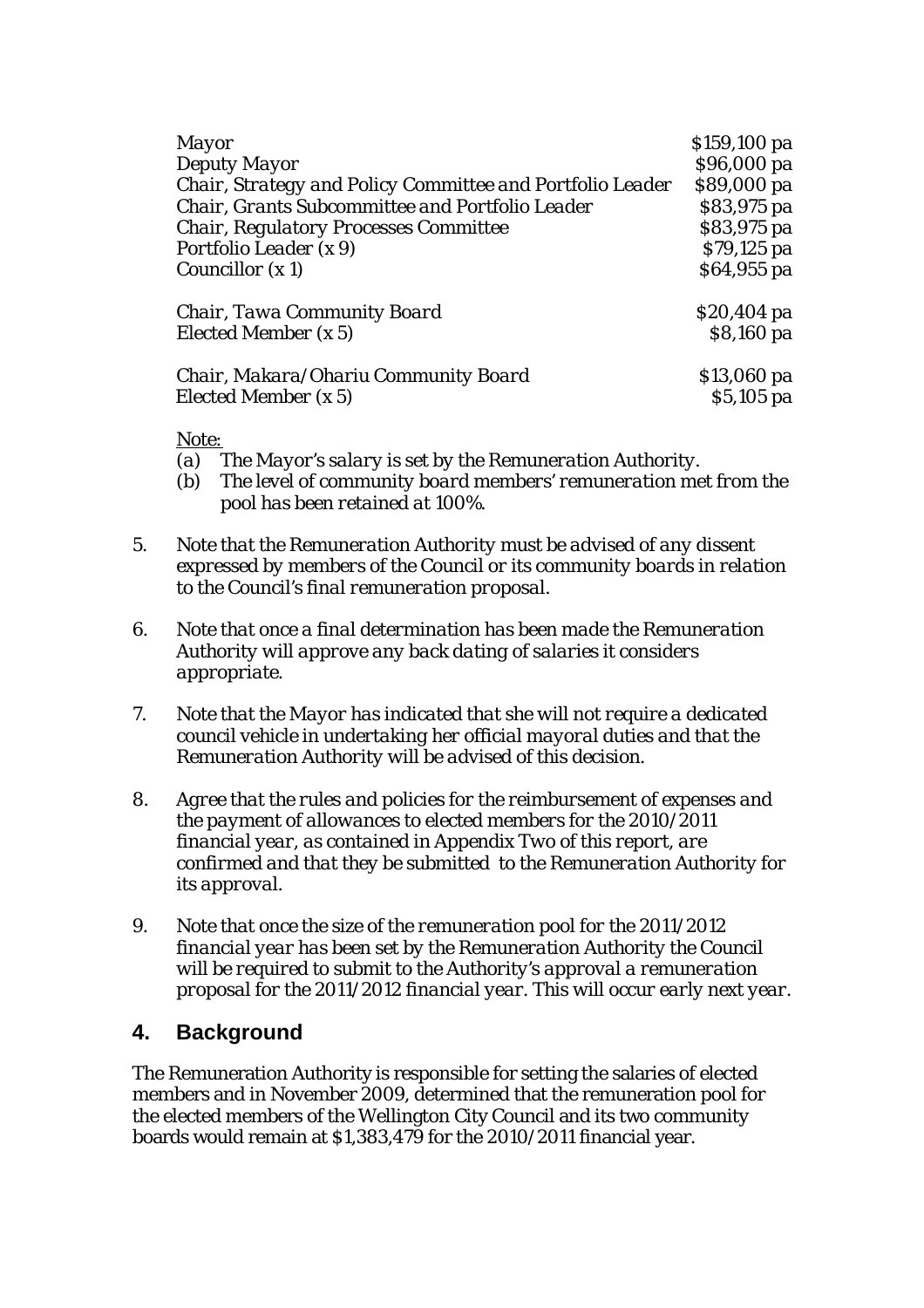It also determined that the Mayor's salary for that period be fixed at \$153,660 p.a. which left \$1,229,819 available for allocation amongst the remaining elected members.

In June 2010, the Remuneration Authority agreed that the salaries payable to the Council's elected members for the period 1 July 2010 up to "the day on which the result of the 2010 election for the local authority or community board in question is declared" would be as follows:

| <b>Mayor</b>                                              | \$153,660 pa  |
|-----------------------------------------------------------|---------------|
| <b>Deputy Mayor</b>                                       | $$107,615$ pa |
| Chair, Strategy and Policy Committee and Portfolio Leader | \$88,409 pa   |
| Portfolio Leader (x 4)                                    | \$87,510 pa   |
| <b>Chair, Regulatory Processes Committee</b>              | \$84,345 pa   |
| <b>Chair, Grants Subcommittee</b>                         | \$74,220 pa   |
| Associate Portfolio Leader (x 2)                          | \$74,220 pa   |
| Councillor $(x 4)$                                        | \$69,240 pa   |
| <b>Chair, Tawa Community Board</b>                        | $$20,405$ pa  |
| Member, Tawa Community Board (x 5)                        | \$8,160 pa    |
| Chair, Makara/Ohariu Community Board                      | \$13,060 pa   |
| Member, Makara/Ohariu Community Board (x 5)               | $$5,105$ pa   |

Because of the need for Councils to determine their new governance structures, the Authority also proposed (as they had done in 2004 and 2007) that there would be a period immediately following the election during which time all elected members would be paid a lower basic salary only. It was agreed that the salary levels would be set at a conservative level to allow incoming councils to review committee structures, allocate new responsibilities and adjust to any increased or reduced level of membership. This interim period was to apply from the "day on which successful candidates came into office" and remain in force until a final determination for 2010/2011 is issued by the Remuneration Authority.

The Remuneration Authority confirmed in August 2010 that the salaries payable to the elected members of the Wellington City Council and the Tawa and Makara/Ohariu Community Boards during the "interim period" would be as follows:

| Mayor                                 | \$159,100 pa |
|---------------------------------------|--------------|
| <b>All Councillors</b>                | \$55,400 pa  |
| <b>Member, Tawa Community Board</b>   | $$7,100$ pa  |
| Member, Makara/Ohariu Community Board | \$4,500 pa   |

The Remuneration Authority has taken the opportunity to undertake a major review of mayoral remuneration, implementation of which commenced with the release of the Authority's determination for the post election period. Further work on the remuneration of councils and community boards has also commenced and will be consulted on over coming months, for possible implementation in the 2011/2012 year.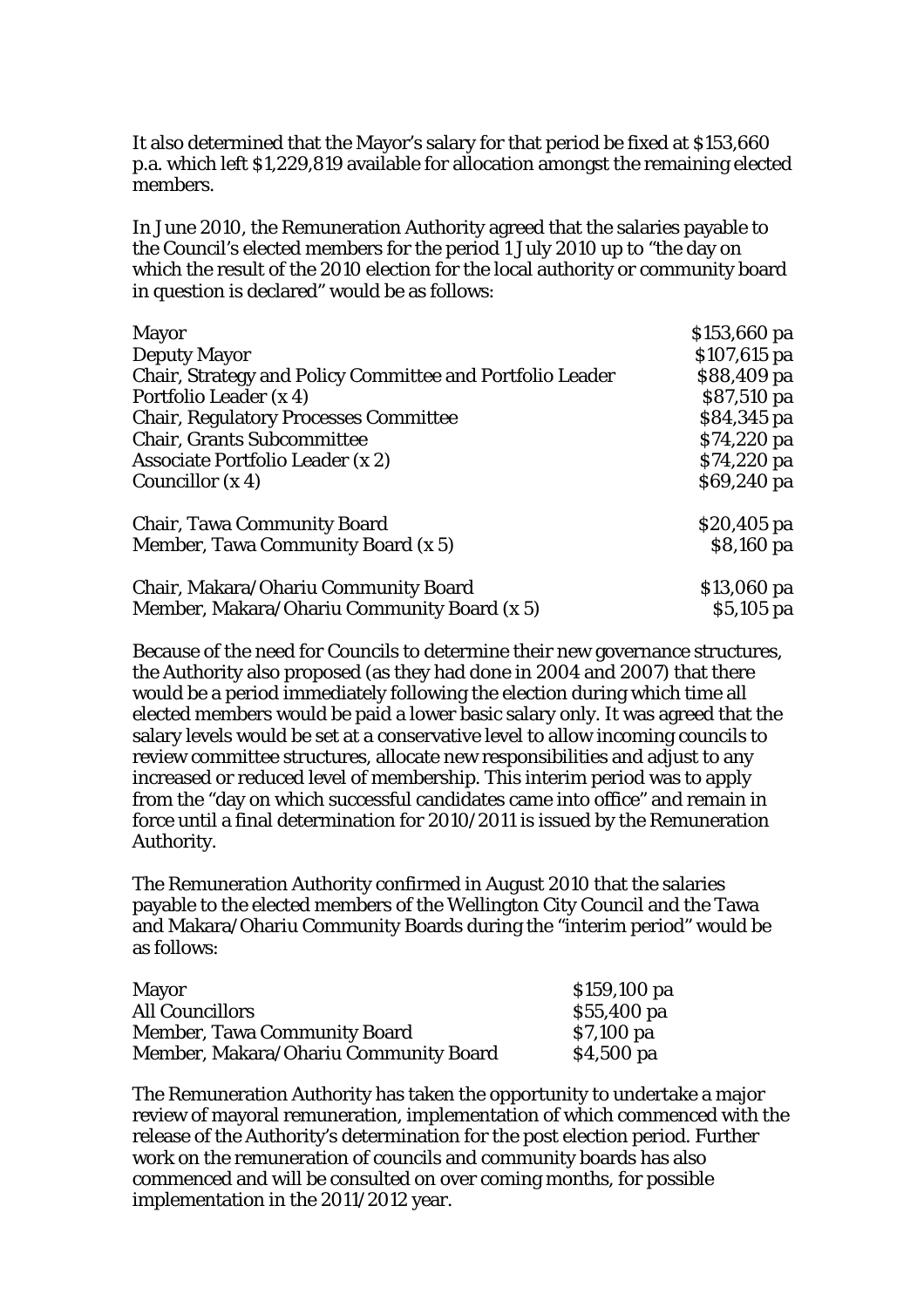Other than the Mayor, the Authority has not made any changes to the basis for calculating the indicative pool as it applies to members of the Council. The indicative pool represents a calculation based on the 2008 population and the annual account figures supplied by the Council and no percentage increase has been applied to the pool.

The Council, at its meeting on 11 November 2010, agreed its governance structure for the new triennium and is now required to decide how the 2010/2011 pool is to be allocated for the balance of the year and to forward its agreed proposal to the Remuneration Authority for consideration and approval. The approval of the Remuneration Authority is required before the Council can implement its proposed remuneration rates.

A summary of the remuneration framework and the Remuneration Authority's rules and principles that the Council is required to comply with is attached as **Appendix One.**

The ongoing payment of allowances and the reimbursement of expenses to elected members also require the approval of the Remuneration Authority on an annual basis.

The Council is therefore required to submit for the Remuneration Authority's approval a copy of its proposed rules for the recovery of expenses by elected members. A copy of the proposed rules is attached as **Appendix Three.**

## **5. Discussion**

## *5.1 Decisions to be made*

In preparing its proposal the Council is required to make the following decisions:

- To decide whether the remuneration pool should be allocated on a salary only basis or whether it should be a mix of salary and meeting fees.
- To agree appropriate levels/rates for the different positions/roles on the Council and its community boards and, using that information, develop a proposal for the allocation of the money within the remuneration pool.
- To confirm or reconfirm the basis on which any vehicle is supplied for the Mayor's use
- To review and agree the rules and policies for the reimbursement of elected members' expenses and allowances.

## *5.2 Basis of remuneration for elected members*

In deciding the method of remunerating its Councillors, the Council has the option of paying its members on a salary only basis or a combination of salary and meeting fees. It has chosen the salary only option in the past, with the agreement of the Remuneration Authority.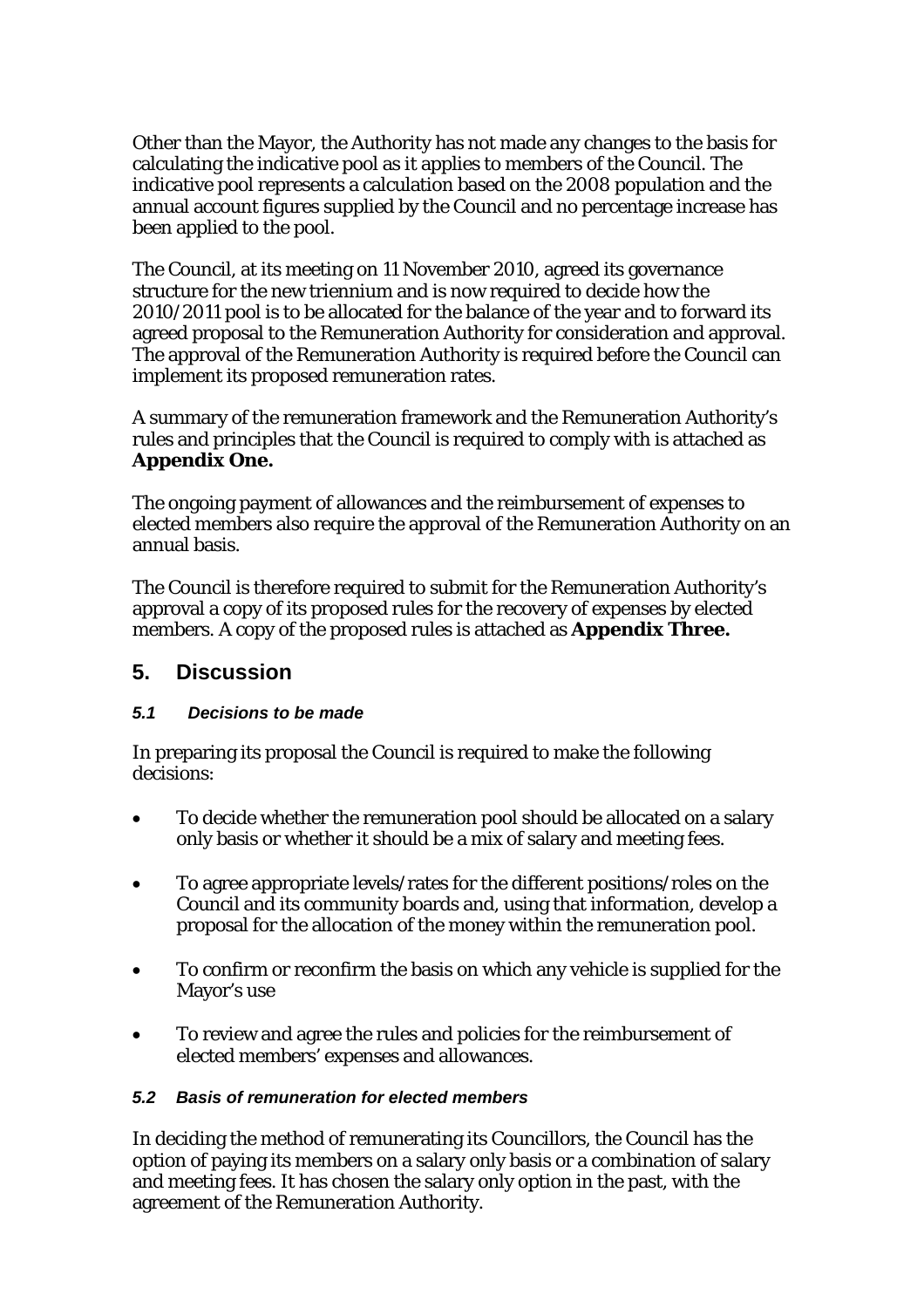The salary only model has worked satisfactorily both insofar as elected members and Council officers are concerned. The advantage of this option is that elected members receive a regular income and know what their annual salary is going to be. No requests have been received from elected members to change back to the salary/meeting fee option which applied prior to 1 July 2003.

The rules set by the Remuneration Authority require all community board members to be paid an annual salary (i.e. there is no provision for the payment of meeting fees to community board members).

It is therefore recommended that the Council adopt the salary only model as its basis of remuneration for the balance of the 2010/2011 financial year.

The Council is required to meet at least 50% of the total salary costs for elected community board members from the remuneration pool. The rules do allow a greater percentage of those costs to be met from the pool and the Council has currently, with the approval of the Remuneration Authority, agreed to meet 100% of the salary costs for community board members from within the pool.

The decision to meet a higher percentage of these salary costs (above the required 50%) from within the pool results in a "saving" to the city's ratepayers.

## *5.3 Distribution of the pool*

The Remuneration Authority is responsible for setting the size of the governance pool for all local authorities and each Council is required to recommend to the Authority how they would like the pool allocated among its elected members.

The size of the pool is both the maximum and minimum amount that can be spent on elected members' remuneration and apart from in 2008, when exceptional circumstances prevailed, it has been mandatory for councils to allocate the full pool. The Council has no control over the size of the pool and is required to pay its members at the rates finally determined by the Remuneration Authority. If, as a result of the Remuneration Authority's determination, individual members feel that they are being "overpaid" they can donate the appropriate amount to a charity of their choice.

#### *5.4 Distribution proposal*

Following the adoption of the new governance structure at its meeting on 11 November 2010 the following remuneration proposal, for the balance of the 2010/2011 financial year, has been developed:

| <b>Mayor</b>                                              | \$159,100 pa |
|-----------------------------------------------------------|--------------|
| Deputy Mayor, Chair Performance Review Committee, Audit   | \$96,000 pa  |
| and Risk Management Subcommittee and Portfolio Leader     |              |
| Chair, Strategy and Policy Committee and Portfolio Leader | \$89,000pa   |
| <b>Chair, Regulatory Processes Committee</b>              | \$83,975 pa  |
| <b>Chair, Grants Subcommittee and Portfolio Leader</b>    | \$83,975 pa  |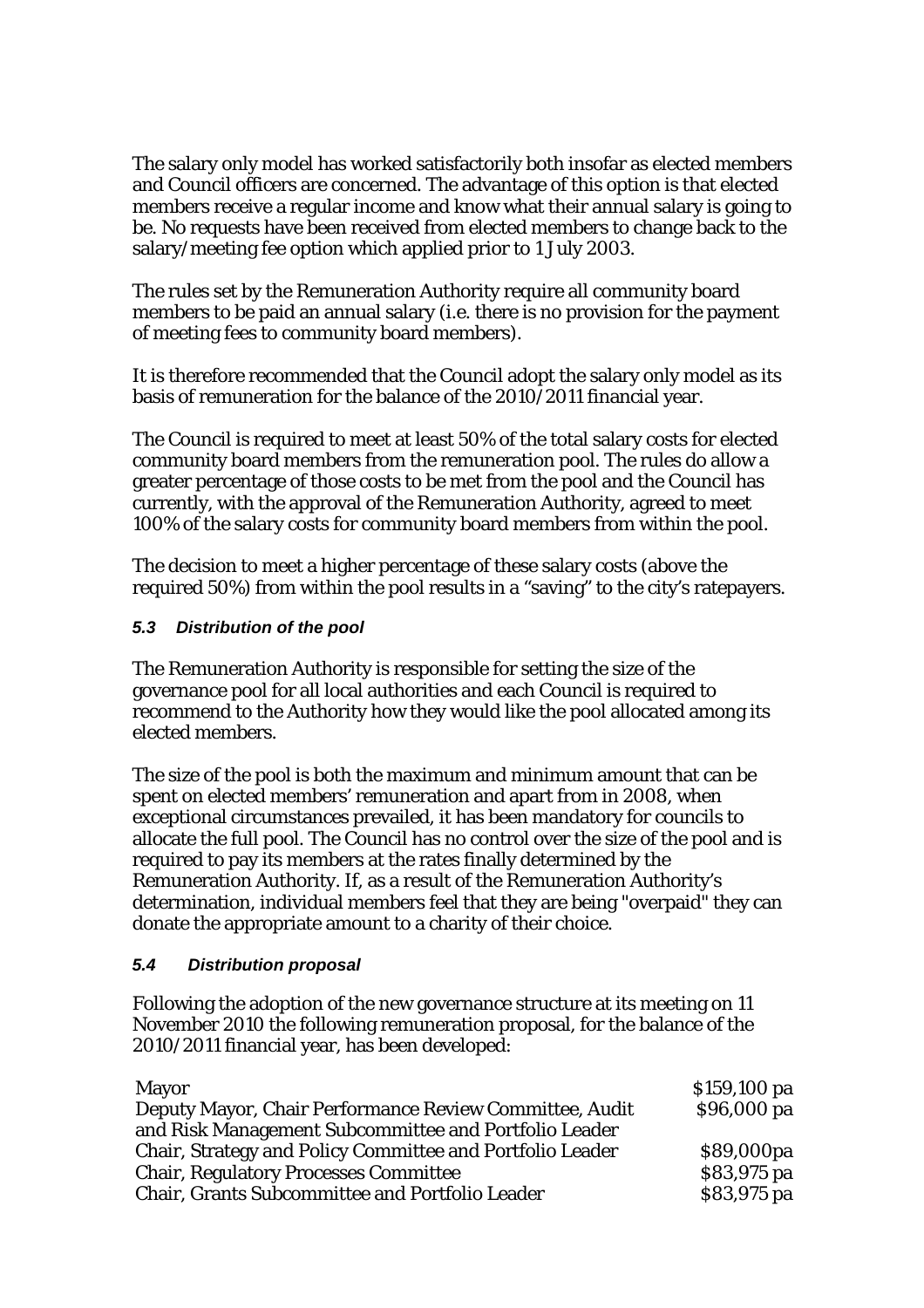| Portfolio Leader (x 9)               | $$79,125$ pa |
|--------------------------------------|--------------|
| Councillor                           | \$64,955 pa  |
| <b>Chair, Tawa Community Board</b>   | $$20,404$ pa |
| Elected Member (x 5)                 | \$8,160 pa   |
| Chair, Makara/Ohariu Community Board | $$13,060$ pa |
| Elected Member (x 5)                 | $$5,105$ pa  |

In developing this proposal it needs to be noted that there has been no increase to the size of the pool available for allocation to that which was available prior to the election (i.e. it has remained at \$1,229,819).

The proposal has been developed based on the following principles:

- the payment to be on a salary only basis for all positions
- the assumption that all Councillors work 40 hours a week on Council related business
- the new committee structure with the following levels of responsibility

Mayor (salary determined by the Remuneration Authority)

| Level 1 | Deputy Mayor/Chair, Performance Review Committee, Chair,<br>Audit and Risk Management Subcommittee and Portfolio<br>Leader |
|---------|----------------------------------------------------------------------------------------------------------------------------|
| Level 2 | Chair, Strategy and Policy Committee and Portfolio Leader                                                                  |
| Level 3 | <b>Chair, Regulatory Processes Committee</b>                                                                               |
|         | <b>Chair, Grants Subcommittee and Portfolio Leader</b>                                                                     |
| Level 4 | Portfolio Leader (x 9)                                                                                                     |
| Level 5 | Councillor                                                                                                                 |
|         |                                                                                                                            |

(From previous discussions with the Remuneration Authority, it is clear that the Authority expect to see different pay rates for different positions, reflecting the size and complexity of these positions).

- a closing of the salary gap between portfolio leaders and Councillors with no chair or portfolio responsibilities (from 79% gap prior to the election to a proposed 82%)
- all Portfolio Leaders to be remunerated at the same level
- no change to the level of remuneration paid to community board members prior to the election
- the level of community board members' remuneration met from the pool has been retained at 100%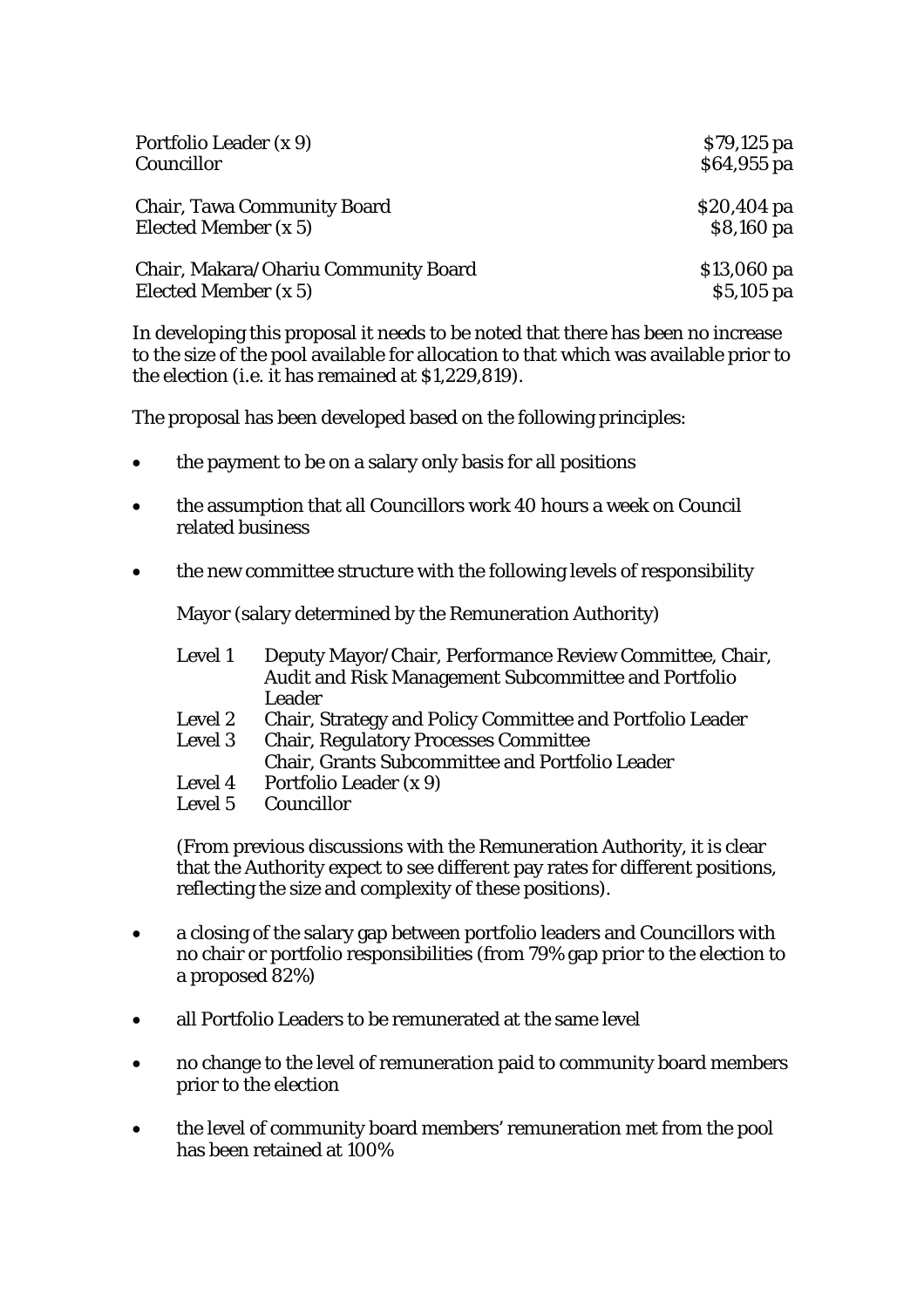## *5.5 Payment of back pay*

There will inevitably be a delay between the Council agreeing its remuneration proposal and the receipt of final approval from the Remuneration Authority.

The adjustments finally approved by the Authority for specified positions (such as committee chairs and portfolio leaders) will be backdated to the date at which those committees were established and councillors were appointed to such positions. Any increase in the base remuneration for councillors or community board members will also be backdated to the date of their taking up office.

## *5.6 Community Board decisions*

No changes are being proposed to the salary levels that were payable to Board members prior to the election in October and, consistent with the approach taken at the commencement of the last triennium, these recommendations have not been referred to the respective community boards for their consideration.

The proposed allocation of the 2011/2012 remuneration pool will be referred to both the Tawa and Makara/Ohariu Community Boards for their information and approval prior to the matter being considered by Council early next year.

## *5.7 Mayoral car*

The Mayor has indicated that she will not require a dedicated council vehicle in undertaking her official mayoral duties.

This decision, which will be notified to the Remuneration Authority, will have no effect on the level of remuneration received by the Mayor.

#### *5.8 Reimbursement of expenses*

In addition to determining the remuneration of elected members, the Remuneration Authority is required to approve the rules for the payment of allowances and expenses to all elected members.

The Remuneration Authority has, in conjunction with its major review of mayoral remuneration, carried out a review of the transport and communication allowances payable to elected members. One of the focuses of this review has been to ensure that the expenses and reimbursement rules of individual local authorities do not provide elected members with private financial benefits, more in the nature of income, than the reimbursement of actual costs incurred for legitimate business reasons.

The results of this review were promulgated in August 2010 as part of its interim determination for the post election period (from 16 October to 30 June 2011).

The relevant clauses from the determination are set out in **Appendix Two** of this report.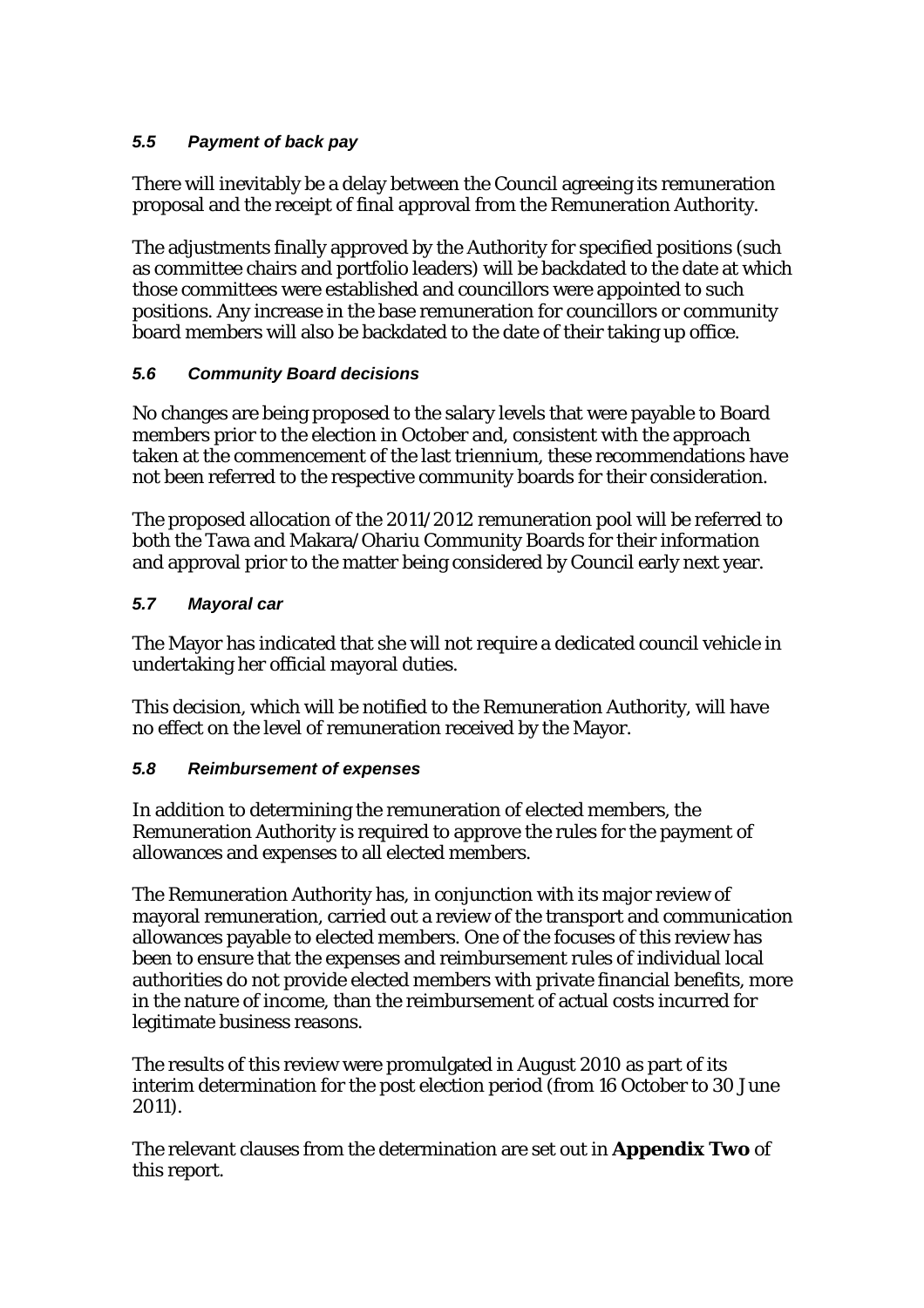A communications allowance may be paid towards the expenses of a mobile telephone, computer equipment or an internet connection. The allowance has been set at a maximum of \$750 per annum by the Remuneration Authority, to be paid to meet any extra costs, over and above normal ownership costs, that may be incurred by an elected member because of their duties as an elected member.

However, clause 15(3) states that no communications allowance is payable to the extent that the Council provides the elected member with any of the following:

- (a) the use of a mobile telephone;
- (b) the use of a computer or ancillary equipment;
- (c) an Internet connection.

The reasoning behind the Remuneration Authority's decision is that most people have a home computer with internet connection, a home telephone and a mobile phone and would have these even if they were not elected members.

The Council's current rules, which were approved by the Remuneration Authority in June 2010, provide for the payment of allowances totalling a maximum of \$1,620 per annum to its elected members (i.e. up to a maximum of \$50 per month for broadband and up to \$85 per month for cell phone costs).

However, because the Council supplies its Councillors with both a mobile phone and computer hardware and supplies, the payment of the above allowances will need to cease in order to comply with clauses 15(2) and 15(3) of the Remuneration Authority's latest determination. Any allowance needs to be limited to the portion of mobile rental, use (i.e. calls) and internet connection over and above that used for personal use.

In carrying out their elected member duties, it is acknowledged that Councillors will incur some additional costs over and above the normal costs for the use of this equipment. It is therefore recommended that members are offered two options:

- members are entitled to a total allowance, up to 30 June 2011, of \$240 (i.e. \$30 per month); or
- members are entitled to claim reimbursement for any Council related communication costs, over and above any normal costs, (e.g. Council related telephone calls and the cost of any increased internet usage), payable on receipt of appropriate documentation, under the reimbursement of expenses provisions of the Determination.

Subject to the changes outlined above, it is recommended that the Council confirms its current rules and policies for the payment of allowances and the reimbursement of expenses to its elected members as outlined in the attached application form **(Appendix Three)** and that the application be referred to the Remuneration Authority for its approval.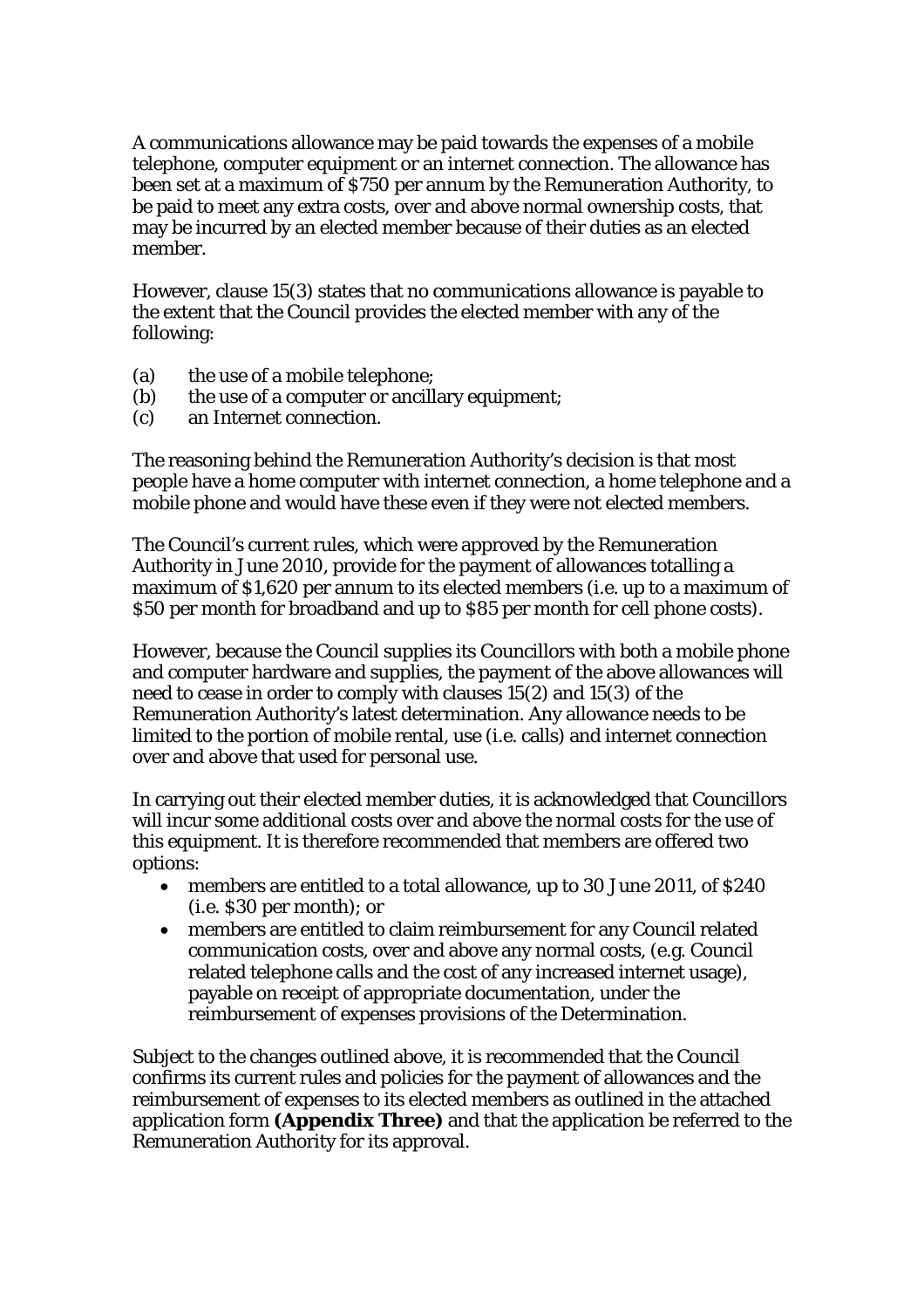## *5.9 Unanimity of the Council's decision*

In submitting its proposal the Council is required to notify the Remuneration Authority of:

- (i) details of any dissent at Council, and
- (ii) details of any dissent from either of its community boards.

A community board also has the ability to express any opposing views it might have on the Council's final proposal direct to the Remuneration Authority.

If the Council's recommendations are unanimous and reasonable it is unlikely that the Commission will withhold its approval. It does however have the power to amend any proposal if the level of dissatisfaction is high or if the proposal is considered unreasonable.

## **6. Conclusion**

Now that the Council has agreed its governance structure for the 2010/2011 triennium its recommended allocation of the remuneration pool for the balance of the 2010/2011 financial year must be submitted to the Remuneration Authority for approval.

The Council's rules and policies for the reimbursement of expenses and the payment of allowances to its elected members must also be approved by the Remuneration Authority.

The Remuneration Authority has asked if the Council's proposal for the distribution of the indicative pool and its rules and policies for the reimbursement of expenses and the payment of allowances can be forwarded to them by 31 January 2011.

The new remuneration rates and the payment of any back pay cannot be implemented until the Remuneration Authority's approval is received.

Contact Officer: *Ross Bly, Special Projects and Electoral Officer.*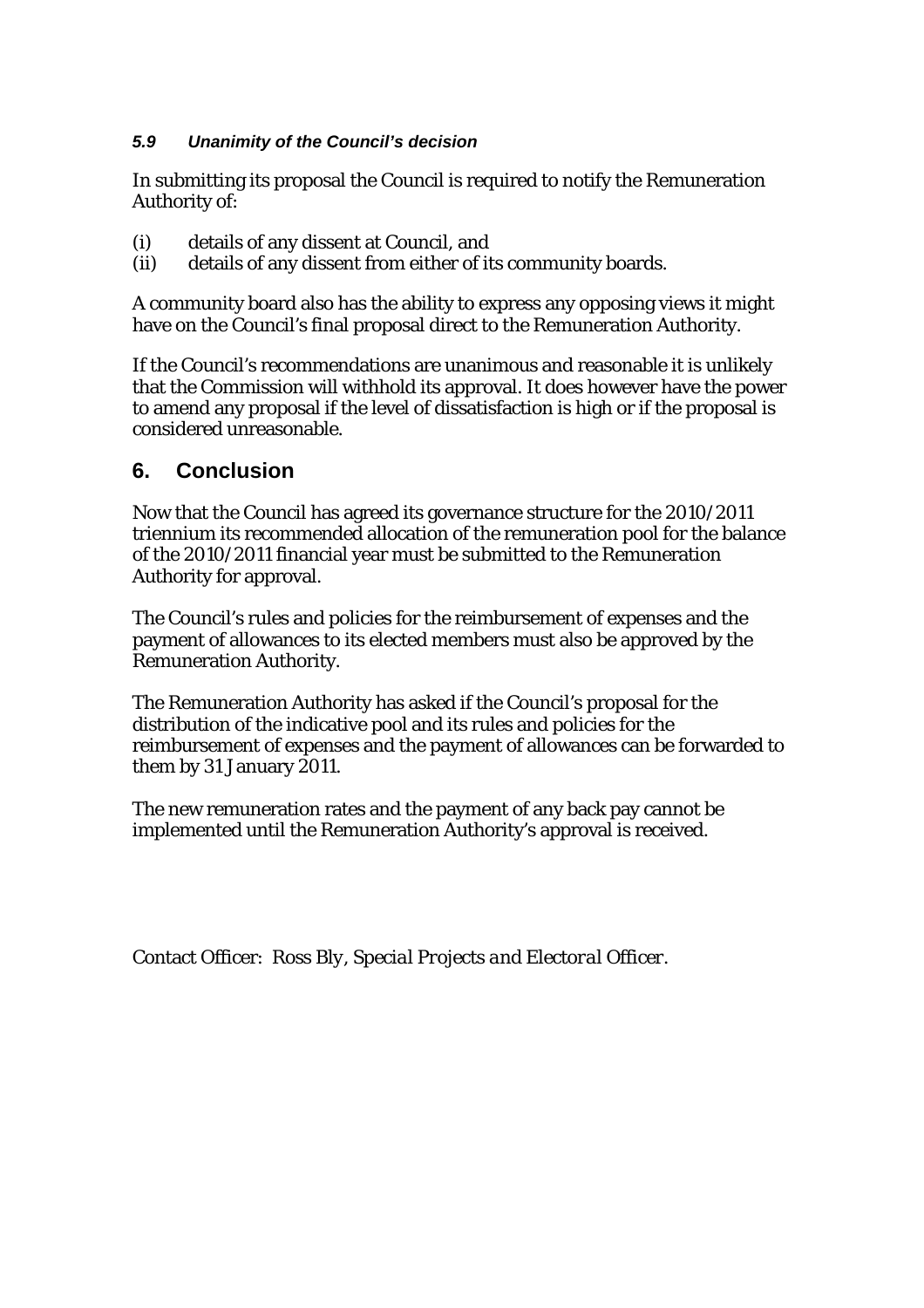# **Supporting information**

#### **1) Strategic Fit/Strategic Outcome**

*This project supports Outcome 7.2.B – More actively engaged: Wellington will operate an open and honest decision making process that generates confidence and trust in the democratic system.*

#### **2)LTCCP/Annual Plan reference and long term financial impact**

*The project relates to C534: Elections, Governance and Democratic Process.*

## **3) Treaty of Waitangi implications**

*There are no Treaty of Waitangi implications.* 

#### **4) Decision-making**  *This is not a significant decision.*

## **5) Consultation**

*No public consultation or consultation with Maori is required.*

## **6) Legal implications**

*There are no legal implications.*

## **7) Consistency with existing policy**

*This report is consistent with existing Wellington City Council policy*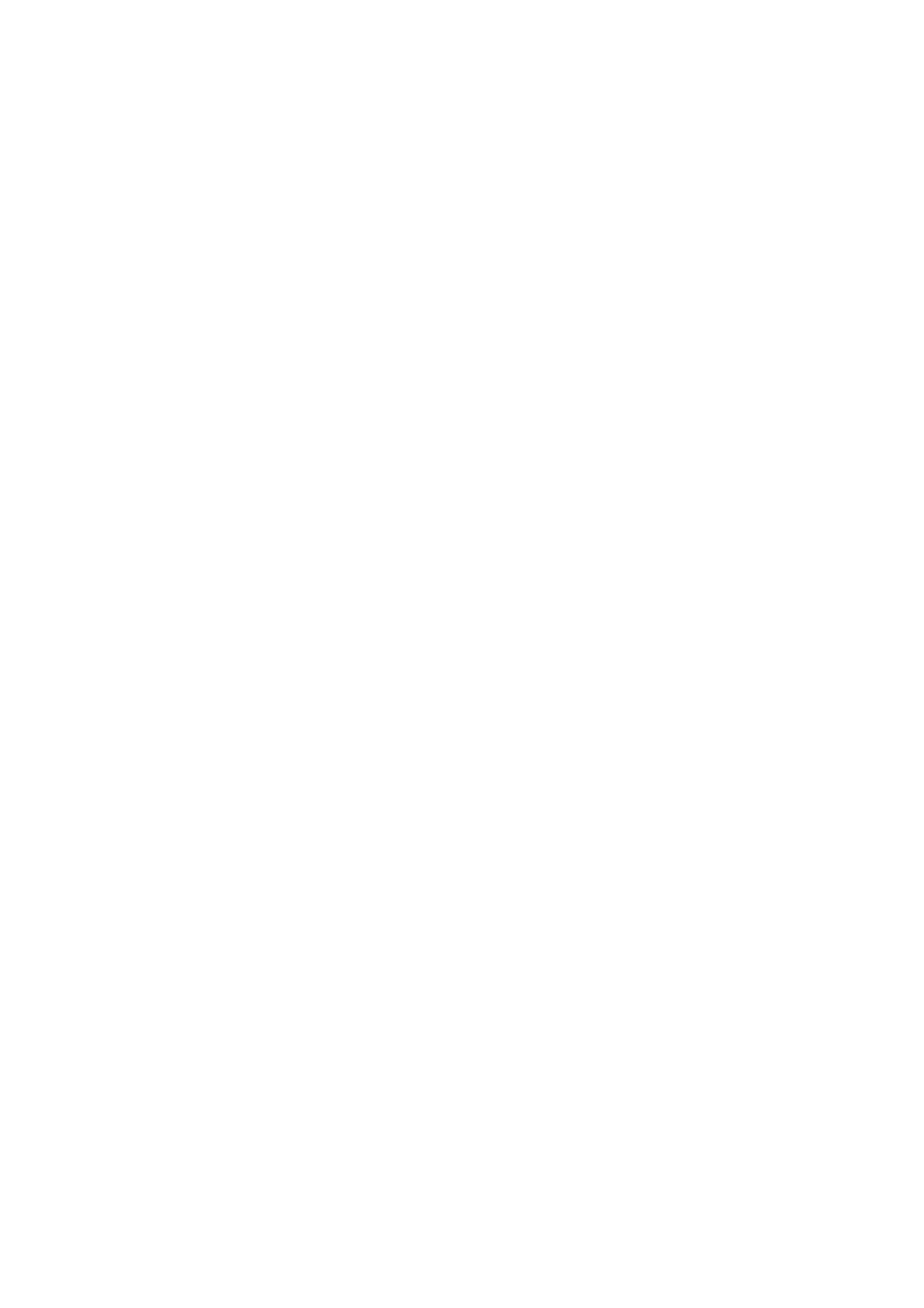# **APPENDIX ONE**

#### **SUMMARY OF THE REMUNERATION FRAMEWORK - ITS RULES AND PRINCIPLES**

#### *Basis of the remuneration system*

- The Remuneration Authority approves a "remuneration pool" for each local authority, the size of which is determined on a number of consistent and transparent criteria (set by the Authority).
- The factors used by the Remuneration Authority to determine the size of the remuneration pool (for a territorial authority) are:
	- Population (50% weighting)
	- Operational expenditure (33% weighting)
	- Gross assets controlled (17% weighting)
	- Rate of population change
- The Mayor's salary is set by the Remuneration Authority and must be fully met from the pool.
- The balance of the pool is available for distribution to the Council's remaining elected members, including any community board members.
- There are two options available to Council for distributing the pool
	- A salary only model, or
	- A salary: meeting fee split (e.g. 75% salary and 25% meeting fee).
- All community board members must be paid a salary (i.e. the payment of meeting fees is not an option).
- The Remuneration Authority must issue at least one determination every three years. In normal circumstances an annual determination will be made.

#### *General principles which apply*

- The size of the remuneration pool is both the maximum and minimum amount payable to elected members.
- All proposals must be approved by the Remuneration Authority prior to implementation.
- The maximum number of hours any individual member may be paid for is 40 hours per week (i.e. 2080 hours per annum).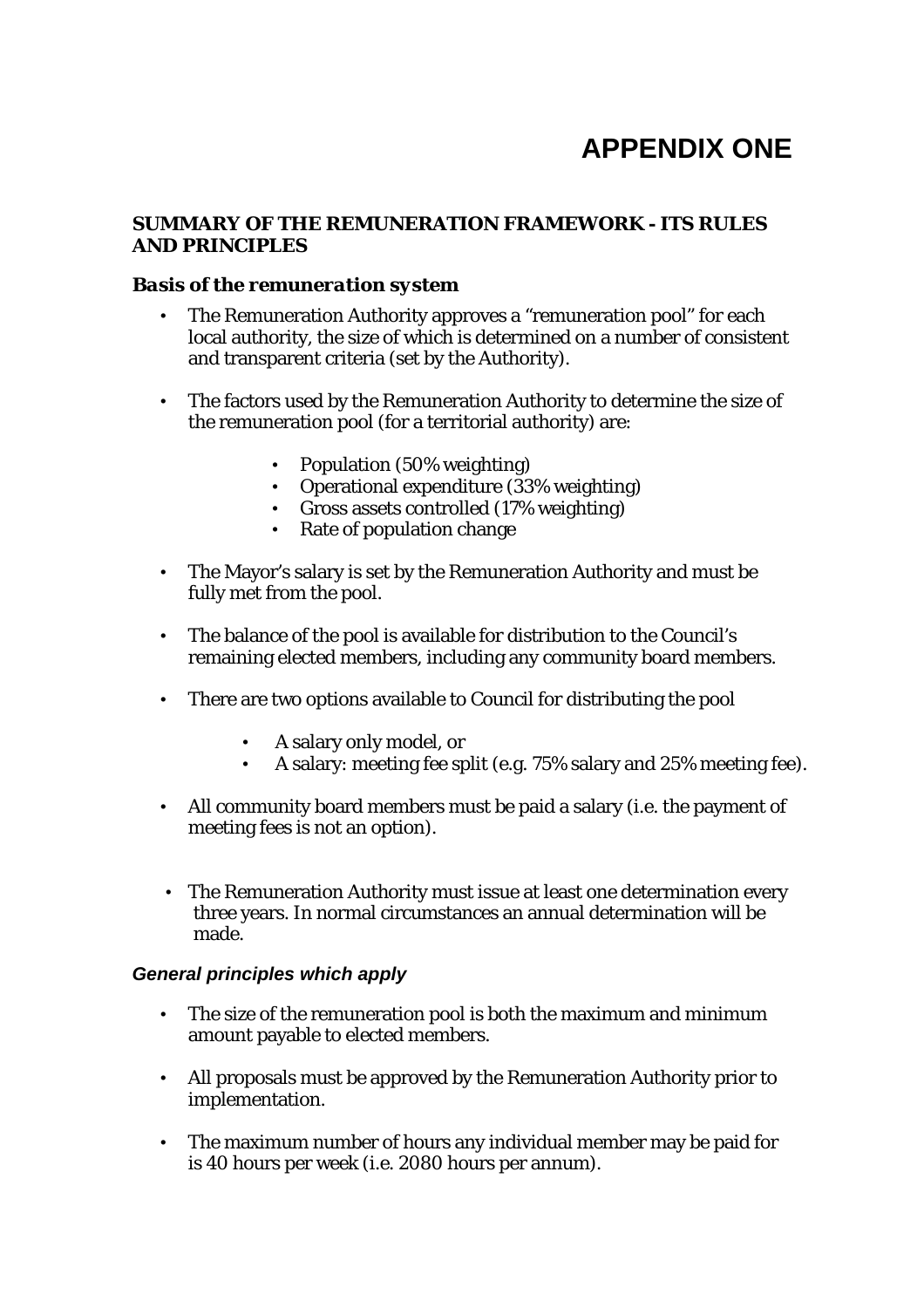- Different salary and meeting fee weightings, to those originally provided by the Remuneration Authority, may be proposed.
- Any divergent views of Councillors and community board members, in respect of the Council's proposed allocation of the pool, must accompany the proposal submitted for the Remuneration Authority's approval.
- The Remuneration Authority is under no obligation to approve any scheme and will look at each proposal on its merits. Any proposal that is likely to result in distortions in behaviour or lack of fairness in relativity will not be approved by the Authority.
- The Remuneration Authority will not determine how the remuneration for elected members should be funded.
- Any amendment to a determination requires the prior approval of the Remuneration Authority.
- All Councils are required to publish in their Annual Report:
	- the remuneration scheme adopted (i.e. salary or salary/meeting fee split)
	- the actual payments received by each elected member, and
	- the total amount of expenses reimbursed to each elected member.

#### *What remuneration is included in the pool?*

- The Mayor's salary, as determined by the Remuneration Authority and the remuneration for the remaining elected members of Council.
- The total salary costs for any appointed community board members.
- At least half the salary costs for elected community board members. Up to 100% of these remuneration costs can be met from the pool.

#### *What remuneration is excluded from the pool?*

- Meeting fees paid to elected members in respect of resource consent hearings.
	- **Note**: A member who acts as the chairperson of a resource consent hearing is entitled to a fee of \$85 per hour of hearing time. A member who is not the chairperson of the resource consent hearing is entitled to a fee of \$68 per hour of hearing time. For any period of hearing time that is less than one hour, the fee must be apportioned accordingly. These fees have been set by the Remuneration Authority.
- The costs incurred in the reimbursement of expenses (i.e. mileage allowances, cell phones etc).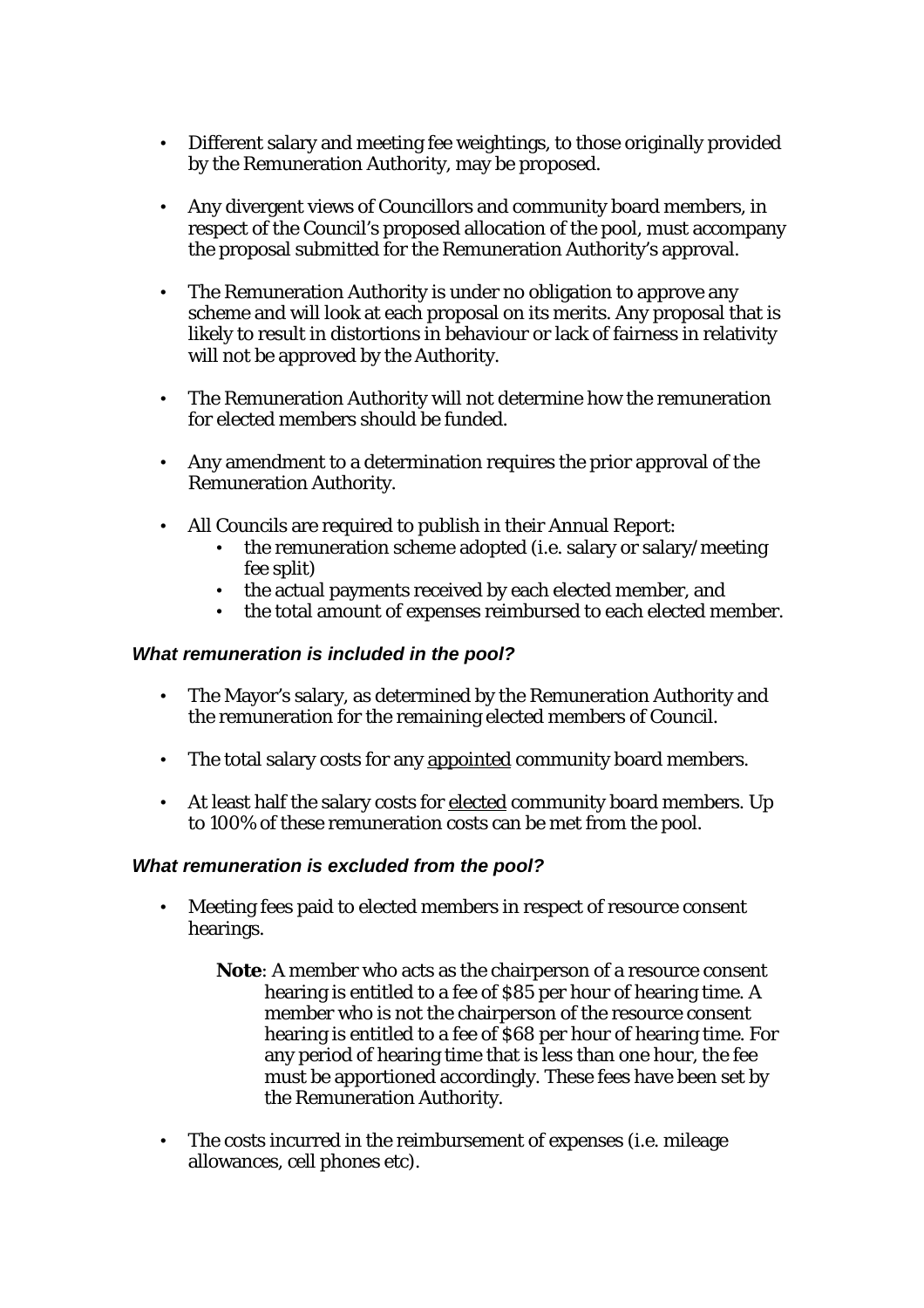• The payment of Trustees/Directors fees to those elected members appointed to the Council's Council Controlled Organisations.

#### *Mileage allowances*

Where an elected member needs to use their own vehicle on council business, they can be paid a mileage allowance of up to 70 cents per kilometre.

A local authority may also pay a travel time allowance if the travel is on council business and is by the quickest form of transport available in the circumstances. However, a member who can properly be regarded as being a full-time member is not entitled to be paid a travel time allowance.

#### Note

The Council at its meeting on 26 March 2009 resolved to discontinue the payment of a mileage allowance to its elected members.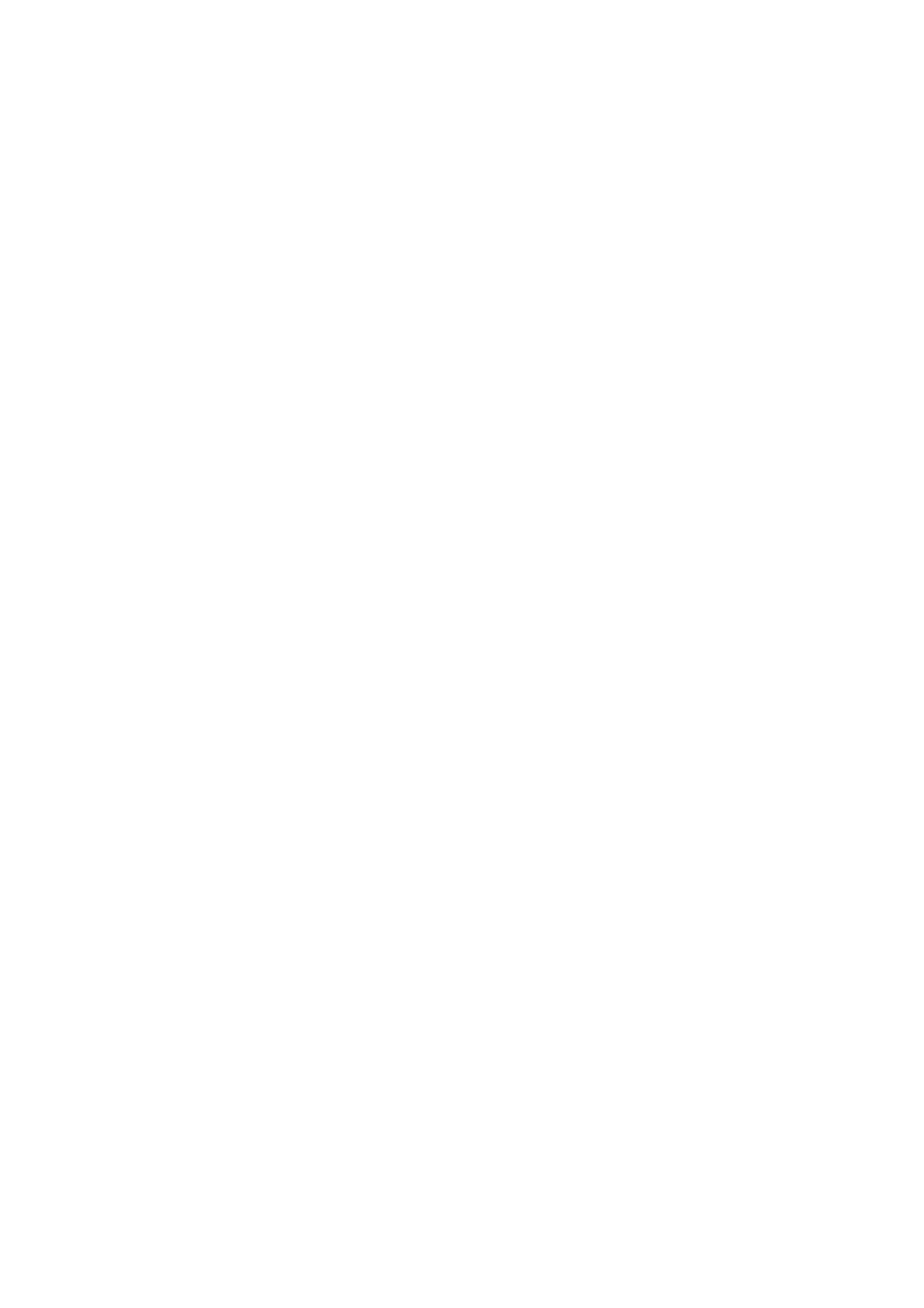# **APPENDIX TWO**

## **Extract of Relevant Sections from the Local Government Elected Members (2010/11) (Except Auckland) Determination 2010**

## *Expenses*

#### **10 Expenses may be reimbursed in accordance with expenses rules**

A local authority may reimburse expenses in accordance with the expenses rules to the following persons:

- (a) its members; and
- (b) in the case of a district council or a city council, the members of community boards situated within its district.

## **11 Public may inspect expenses rules**

A local authority must, during the hours that its offices are open to the public, allow members of the public to inspect its expenses rules.

## *Allowances*

#### **12 Allowances may be paid in accordance with rules approved by Remuneration Authority**

A local authority may pay allowances in accordance with rules approved by the Remuneration Authority to the following persons:

- (a) its members; and
- (b) in the case of a district council or a city council, the members of community boards situated within its district.

## **13 Vehicle mileage allowance**

- (1) A local authority may, in accordance with this clause, pay a vehicle mileage allowance to the following persons if they are not otherwise provided with a vehicle by the local authority:
	- (a) its members; and
	- (b) in the case of a district council or a city council, the members of community boards situated within its district.
- (2) The local authority may pay a vehicle mileage allowance for travel by the member, including travel to and from the member's residence, if the member—
	- (a) travels—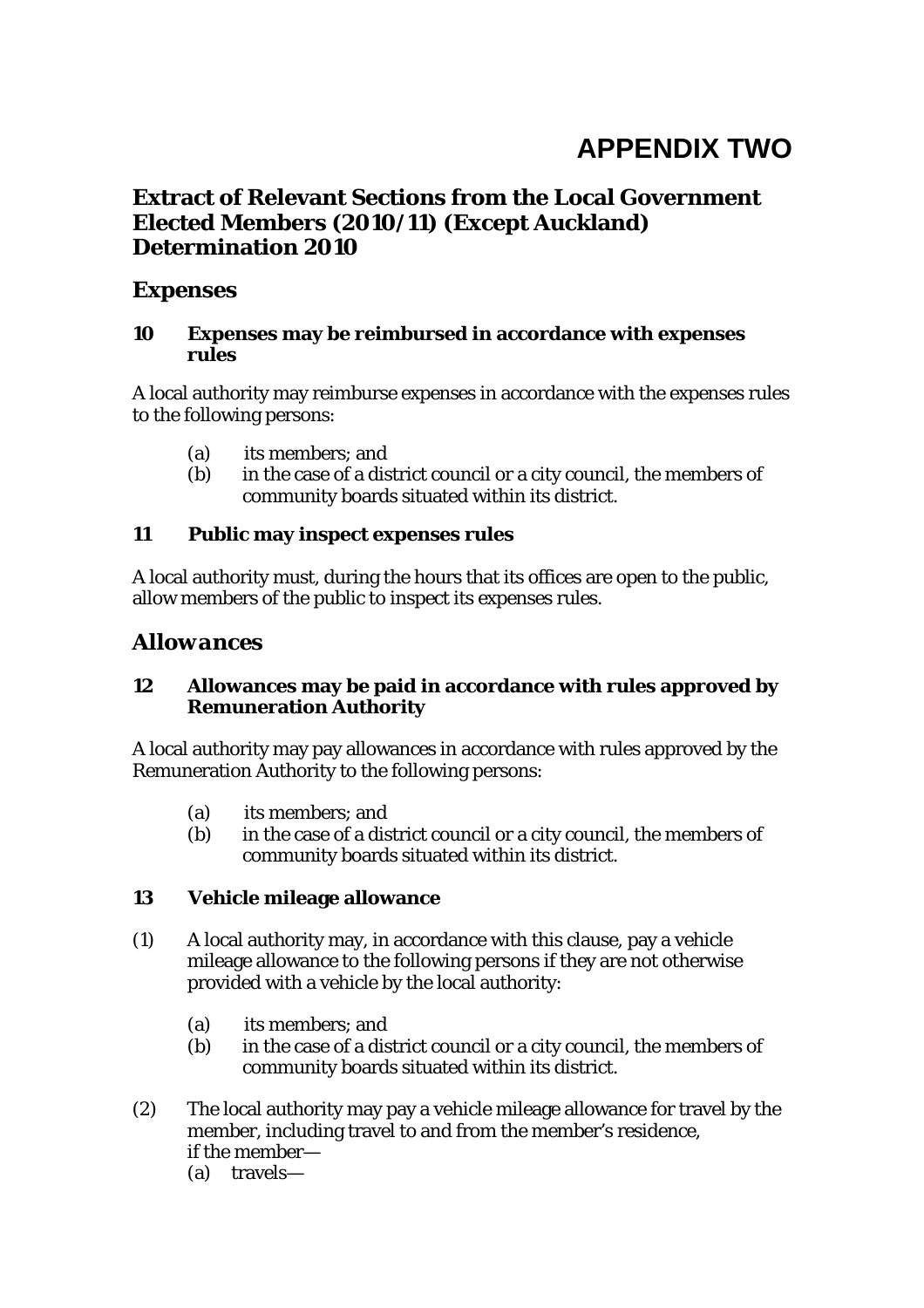- (i) in his or her own vehicle; and
- (ii) by the most direct route reasonable in the circumstances; and
- (b) is on the local authority's business.
- (3) The maximum amount of the allowance is \$0.70 per kilometre.

## **14 Travel time allowance**

- (1) A local authority may, in accordance with this clause, pay a travel time allowance to the following persons:
	- (a) its members; and
	- (b) in the case of a district council or a city council, the members of community boards situated within its district.
- (2) The local authority may pay a travel time allowance for travel by the member, including travel to and from the member's residence, if the travel is:
	- (a) on the local authority's business; and
	- (b) by the quickest form of transport reasonable in the circumstances.
- (3) The maximum amount of the allowance is \$15.00 per hour.
- (4) However, a member who can properly be regarded as being a full-time member is not entitled to be paid a travel time allowance.

#### **15 Communications allowance**

- (1) A local authority may, in accordance with this clause, pay a communications allowance to its members, and, in the case of a district council or a city council, the members of community boards situated within its district, towards the expenses of all or any of the following:
	- (a) a mobile telephone:
	- (b) a computer or ancillary equipment:
	- (c) an Internet connection.
- (2) The maximum amount of the allowance is \$500 for the period beginning with the commencement of this determination and ending on the close of 30 June 2011.
- (3) A communications allowance is not payable to the extent that the local authority provides the member with any of the following:
	- (a) the use of a mobile telephone:
	- (b) the use of a computer or ancillary equipment:
	- (c) an Internet connection.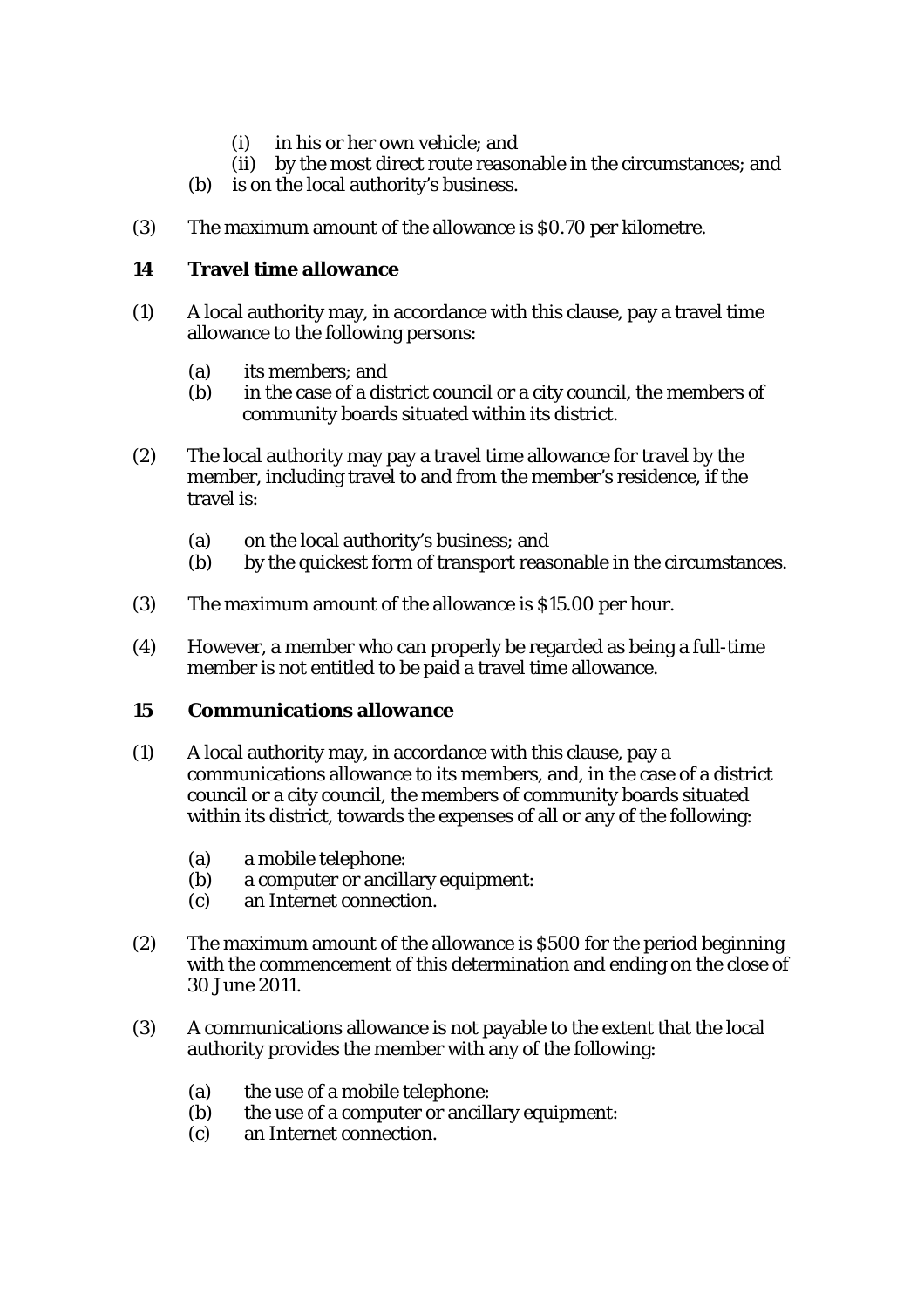# **APPENDIX THREE**

**Remuneration Authority P O Box 10 084 Wellington 6143** 

**Date: November 2010**

#### **APPLICATION FOR APPROVAL OF EXPENSE RULES ( INCLUDING REIMBURSING ALLOWANCES) APPLICABLE TO ELECTED MEMBERS OF THE WELLINGTON CITY COUNCIL FOR PERIOD 16 OCTOBER 2010 TO 30 JUNE 2011**

#### **SECTION 1 - NAME OF LOCAL AUTHORITY**

#### **Wellington City Council**

Contact person for enquiries:

Name: Ross Bly Designation: Special Projects and Electoral Officer

Email: ross.bly@wcc.govt.nz Telephone: (04) 801-3484 (DDI)

## **SECTION 2 - DOCUMENTATION OF POLICIES**

List the local authority's policy documents which set out the policies, rules and procedures relating to the expenses and allowances payable to elected members.

| Document name                            | Reference no. (if any) | Date             |
|------------------------------------------|------------------------|------------------|
| Policy on Payment of Elected             |                        | November 2007    |
| Members' Allowances and                  |                        |                  |
| Reimbursement of Expenses                |                        |                  |
| Elected Members' Mileage Policy          |                        | November 2007    |
| Mobile Phone Policy                      |                        | November 2007    |
| <b>Councillor Information Technology</b> |                        | November 2007    |
| Policy                                   |                        |                  |
| Councillor Stationery and Computer       |                        | November 2007    |
| <b>Consumables Policy</b>                |                        |                  |
|                                          |                        |                  |
| Wellington City Council Travel and       | $S-014$                | <b>July 2008</b> |
| <b>Accommodation Standard</b>            |                        |                  |
| Schedule of elected member               |                        | March 2010       |
| allowances and expenses                  |                        |                  |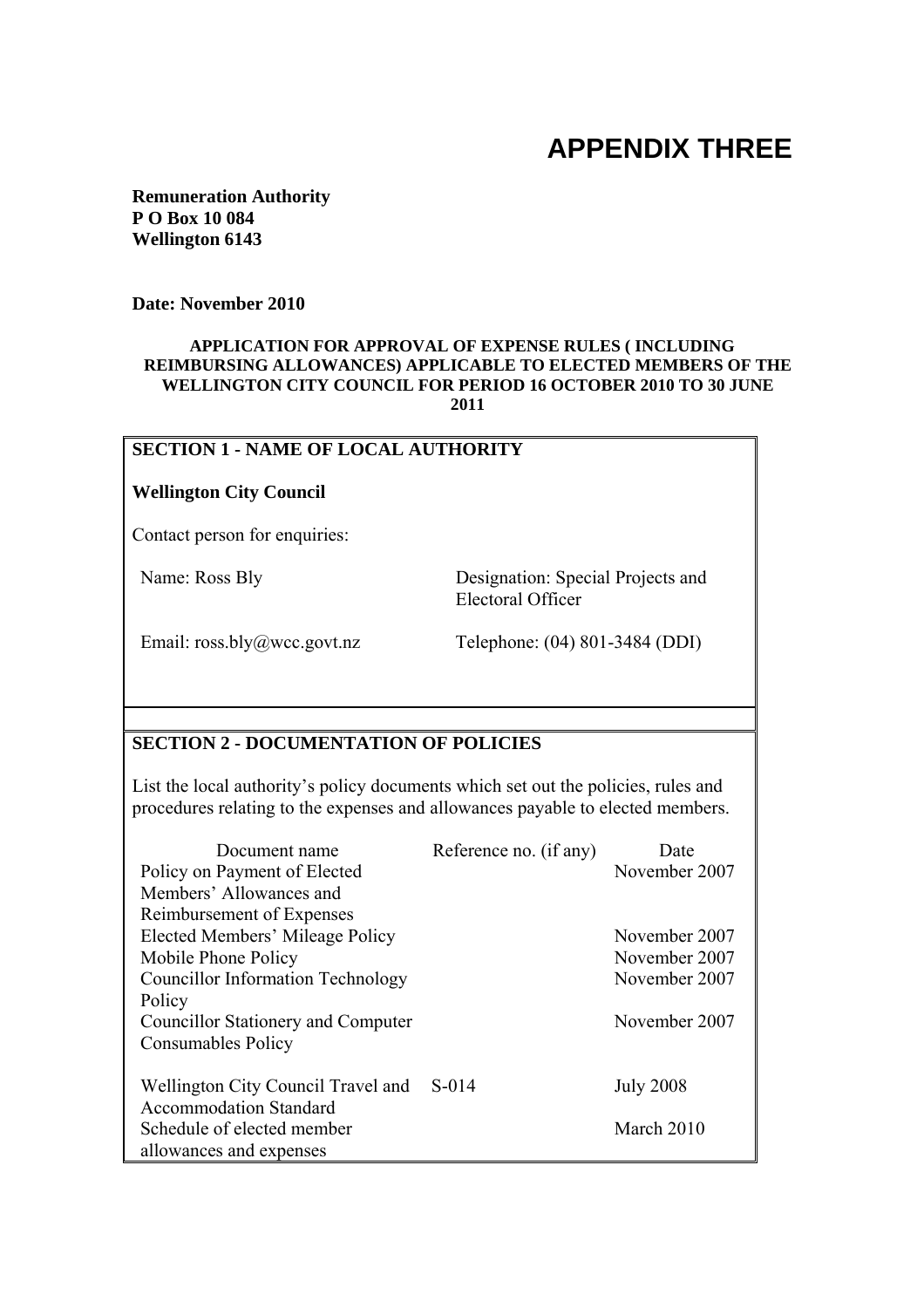## **SECTION 3 - AUTHENTICATION OF EXPENSE REIMBURSEMENTS AND ALLOWANCES**

Summarise the principles and processes under which the local authority ensures that expense reimbursements and allowances payable in lieu of expense reimbursements,—

- are in line with council policies
- have a justified business purpose
- are payable under clear rules communicated to all claimants
- have senior management oversight
- are approved by a person able to exercise independent judgement
- are adequately documented
- are reasonable and conservative in line with public sector norms
- are, in respect of allowances, a reasonable approximation of expenses incurred on behalf of the local authority by the elected member
- are subject to internal audit oversight.
	- Comprehensive policy documents, copies of which have been included in our previous applications to the Remuneration Authority for approval of allowances and reimbursement of work related expenses for elected members.
	- The basis of reimbursement is "actual and reasonable" expense only.
	- In the case of one-off expenditure such as travel to conferences, the prior approval of Council must be given.
	- Full documentation of the policies is included in the Elected Members Handbook, copies of which are issued to all members.
	- Periodic reviews of all expense reimbursements are undertaken by the City Secretary on a random basis.
	- All expense claims are approved by the City Secretary. Full receipts are required.
	- Policies set by the Council reflect public sector norms of reasonableness and conservatism.
	- Allowances have been calculated as carefully as possible to approximate expenditure to which allowances relate.
	- Work undertaken by Risk Assurance includes random checks on expense claims and allowances paid to elected members.

## **SECTION 4 - VEHICLE PROVIDED**

Are any elected members provided with use of a vehicle, **other than** a vehicle provided to the Mayor or Chair and disclosed in the remuneration information provided to the Remuneration Authority? No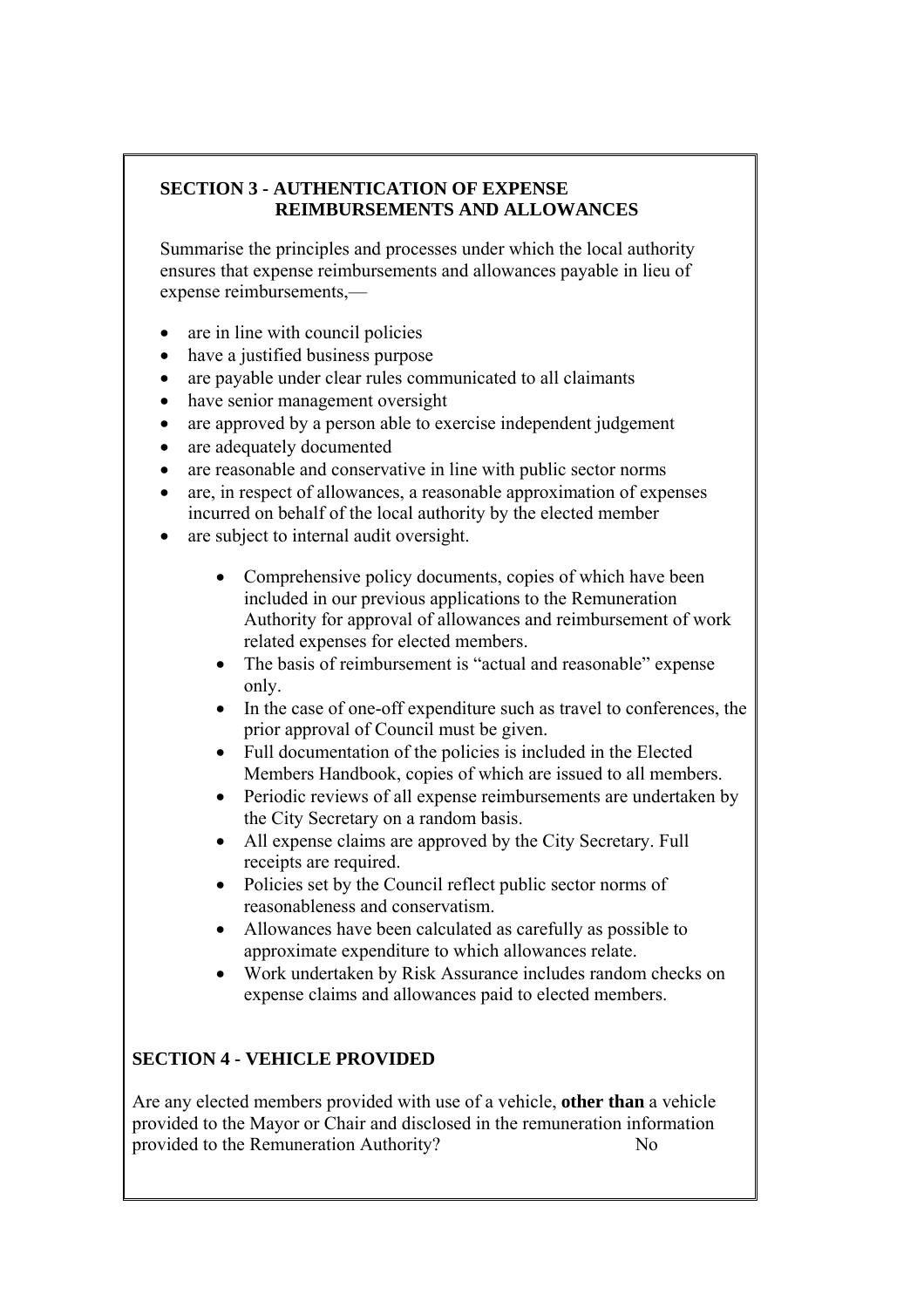## **SECTION 5 - MILEAGE ALLOWANCES**

No mileage allowances are payable. Elected members are required to claim the costs of using their private vehicles on Council related business as part of their individual taxation arrangements.

## **SECTION 6 - TRAVEL AND ACCOMMODATION**

#### **Taxis and other transport**

Are the costs of taxis or other transport reimbursed or an allowance Yes paid?

- No allowances are paid.
- Costs of travelling by public transport to and from Councilapproved meetings and functions and for attendance at conferences or seminars approved by the Council are reimbursed (on production of receipts).
- Taxi chits are provided when required for official Council purposes. The Council has an approved taxi service provider for local usage.

#### **Car parks**

Are car parks provided?

- Car parks are provided as and when required to enable elected members to carry out their governance and representation responsibilities.
- Car licence plates must be registered with Democratic Services and security staff.

#### **Use of rental cars**

Are rental cars ever provided?

• If travel to a conference out of Wellington has been approved by Council and the cost of a rental car is cheaper than paying a mileage allowance or air/bus/train fare.

#### **Air Travel Domestic**

Summarise the rules for domestic air travel.

• For travel to conferences/seminars etc approved by Council (in advance) where travel by air is the most cost effective travel option.

Yes

Yes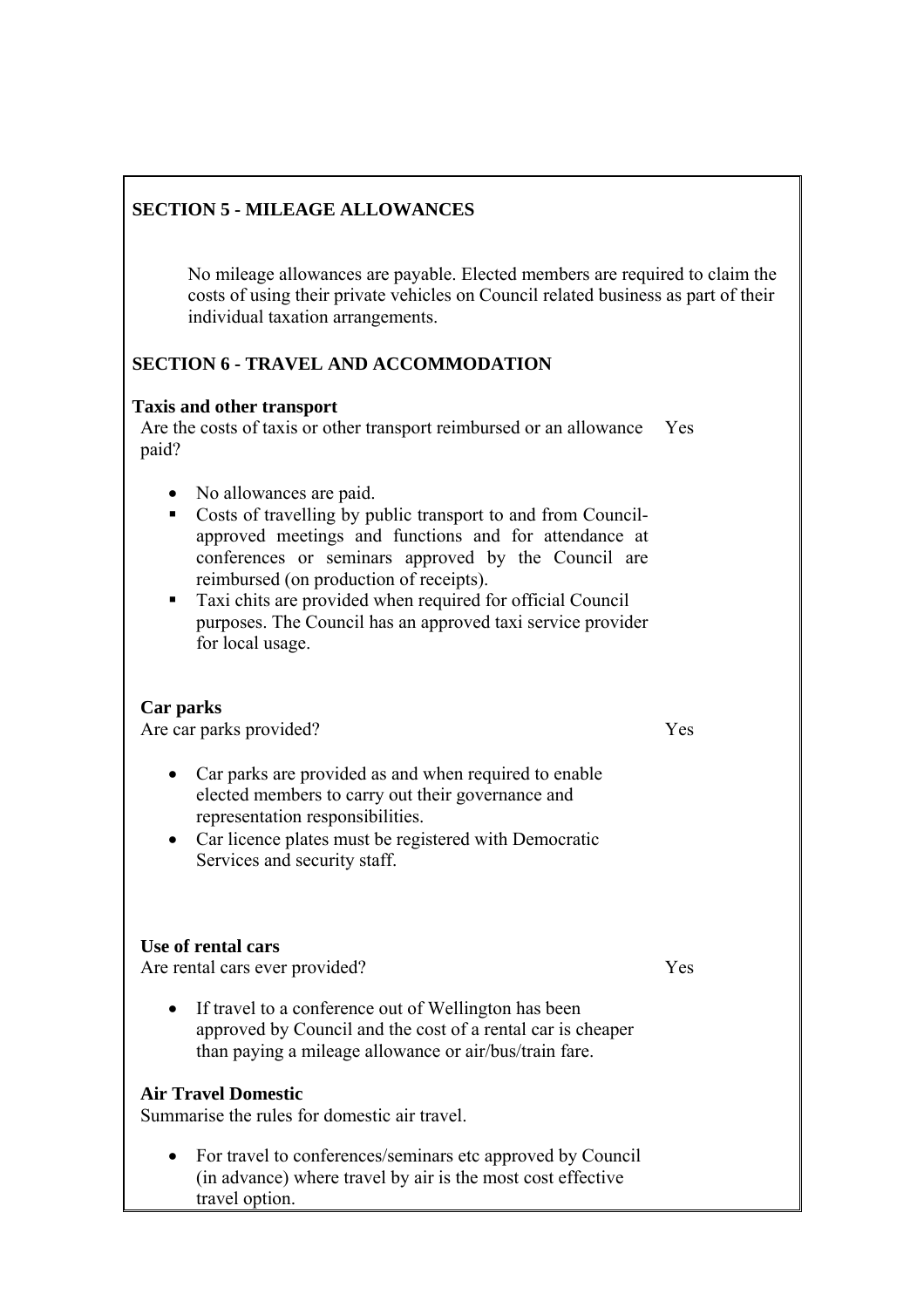| All travel must be booked through the Democratic Services<br>$\bullet$<br>Unit.                                                                                                                                                                                                                                                                                                                  |                |
|--------------------------------------------------------------------------------------------------------------------------------------------------------------------------------------------------------------------------------------------------------------------------------------------------------------------------------------------------------------------------------------------------|----------------|
| Compliance in all respects with the Council's Travel and<br>$\bullet$<br>Accommodation Standard. (See Section 2).                                                                                                                                                                                                                                                                                |                |
| <b>Air Travel International</b><br>Summarise the rules for international air travel (including economy<br>class, business class, stopovers)                                                                                                                                                                                                                                                      |                |
| All travel must be approved in advance by the Council.<br>All travel must be booked through the Democratic Services<br>$\bullet$<br>Unit.<br>Economy class for flights up to 8 hours.<br>$\bullet$<br>Business class travel approved for flights over 8 hours.<br>$\bullet$<br>Compliance in all respects with the Council's Travel and<br>$\bullet$<br>Accommodation Standard. (See Section 2). |                |
| <b>Airline Clubs/Airpoints/Airdollars</b><br>Are subscriptions to airline clubs (such as the Koru Club) paid or<br>reimbursed?                                                                                                                                                                                                                                                                   | N <sub>0</sub> |
| Are airpoints or airdollars earned on travel, accommodation etc.,<br>paid for by the local authority available for the private use of<br>members                                                                                                                                                                                                                                                 | N <sub>0</sub> |
| Accommodation costs whilst away at conferences, seminars,<br>etc.<br>Summarise the rules on accommodation costs.                                                                                                                                                                                                                                                                                 |                |
| Actual and reasonable costs reimbursed.<br>$\bullet$<br>Designated hotels to be used where possible.<br>All accommodation booked through Democratic Services.<br>Compliance in all respects with the Council's Travel and<br>Accommodation Standard. (See Section 2).                                                                                                                            |                |
| Meals and sustenance, incidental expenses<br>Summarise the rules on meals, sustenance and incidental expenses<br>incurred when travelling. (If allowances are payable instead of<br>actual and reasonable reimbursements, state amounts and basis of<br>calculation.)                                                                                                                            |                |
| Reimbursement of meal costs, either payment of the agreed<br>meal allowance or reimbursement based on actual and<br>reasonable costs.<br>No reimbursements for purchases from hotel mini-bars and<br>charges for in-room video or cable movies.<br>No reimbursement for meals provided by others.                                                                                                |                |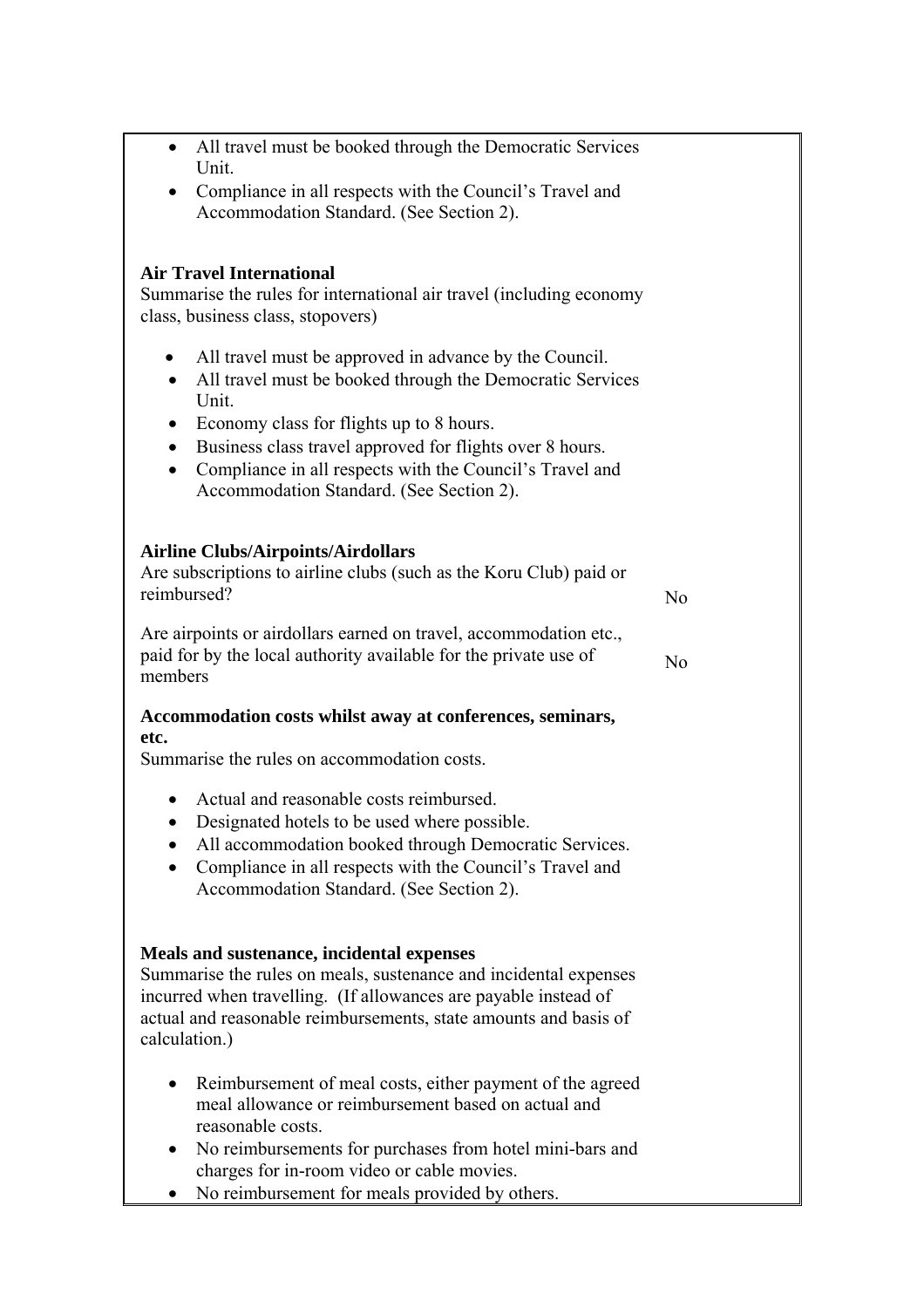| No incidental allowances are paid for travel within New<br>Zealand.<br>Compliance in all respects with the Council's Travel and<br>Accommodation Standard. (See Section 2).                               |                |
|-----------------------------------------------------------------------------------------------------------------------------------------------------------------------------------------------------------|----------------|
| Private accommodation paid for by local authority<br>Is private accommodation (for example an apartment) provided to<br>any member by the local authority?                                                | N <sub>0</sub> |
| Private accommodation provided by friends/relatives<br>Are any allowances payable in respect of accommodation provided<br>by friends/relatives when travelling on local authority business?               | Yes            |
| Elected members travelling on Council business who<br>$\bullet$<br>choose to stay privately are paid an allowance of \$60 per<br>night, which includes the cost of accommodation breakfast<br>and dinner. |                |
| <b>SECTION 7 - ENTERTAINMENT AND HOSPITALITY</b><br>Are any hospitality or entertainment allowances payable or any<br>expenses reimbursed?                                                                | N0             |

| <b>SECTION 8 - COMMUNICATIONS AND TECHNOLOGY</b>                                                                                                              |                |
|---------------------------------------------------------------------------------------------------------------------------------------------------------------|----------------|
| Equipment and technology provided to elected member                                                                                                           |                |
| Is equipment and technology provided to elected members for use at<br>home on council business?                                                               |                |
| PC or Laptop                                                                                                                                                  | $Yes**$        |
| Fax                                                                                                                                                           | No             |
| Printer                                                                                                                                                       | Yes**          |
| Broadband/Internet Connection                                                                                                                                 | No             |
| Second landline to house                                                                                                                                      | N <sub>o</sub> |
| Consumables and stationery                                                                                                                                    | Yes**          |
| Mobile Phone rental and call charges                                                                                                                          | No             |
| Mobile Phone hardware                                                                                                                                         | $Yes**$        |
| Other equipment or technology                                                                                                                                 | No             |
| <b>** Not provided to community board members</b>                                                                                                             |                |
| Are any restrictions placed on private use of any of the above?                                                                                               | Yes            |
| Equipment not to be used for electioneering purposes and some<br>restrictions on using Council supplied computer equipment (for security<br>and cost reasons) |                |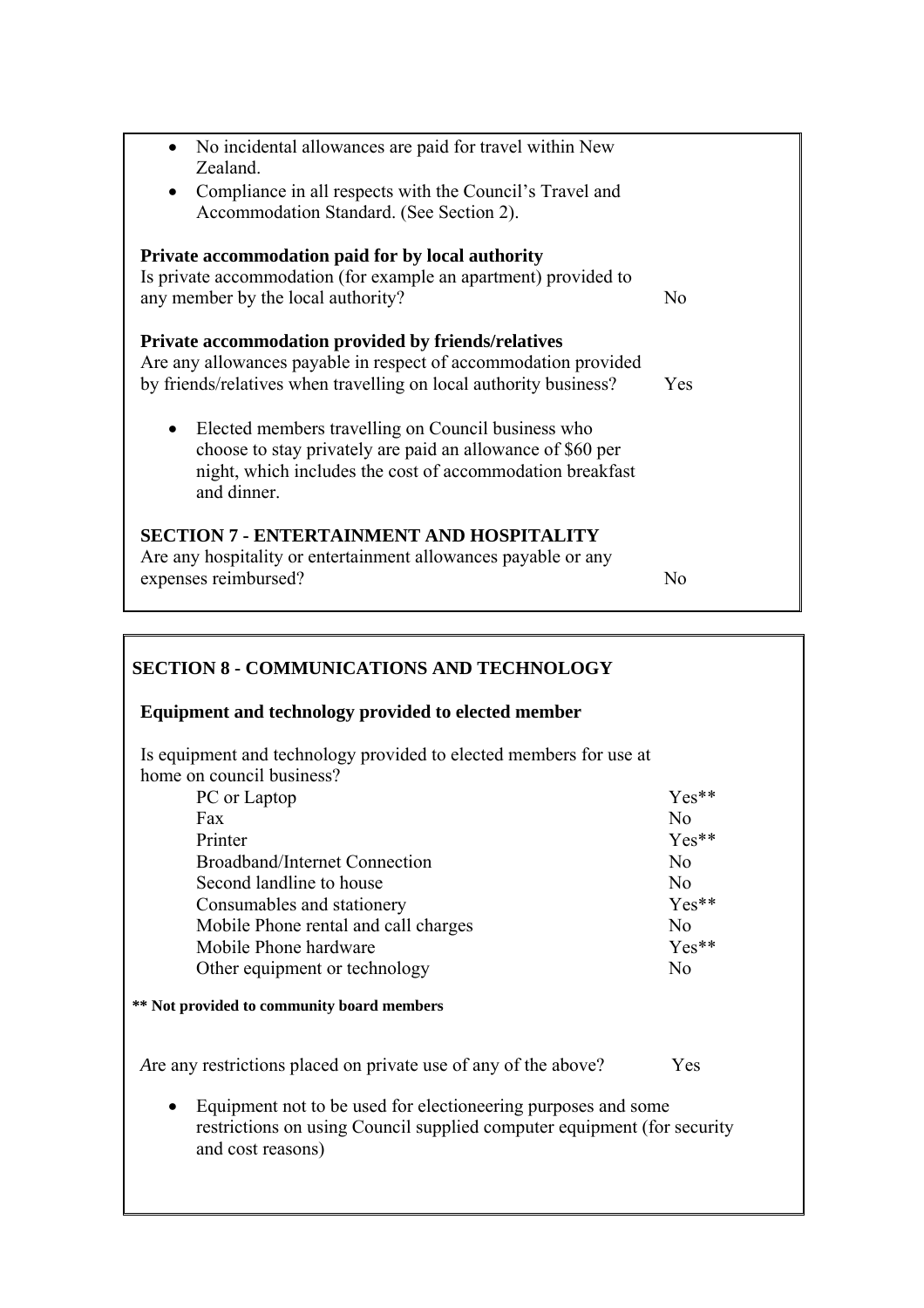| Home telephone rental costs and telephone calls (including<br>mobiles)                                                                                                                                                                                                                                                                                                                                                                                                                                                                                                                                                                                                       |     |
|------------------------------------------------------------------------------------------------------------------------------------------------------------------------------------------------------------------------------------------------------------------------------------------------------------------------------------------------------------------------------------------------------------------------------------------------------------------------------------------------------------------------------------------------------------------------------------------------------------------------------------------------------------------------------|-----|
| Are telephone rental costs reimbursed in whole or part?                                                                                                                                                                                                                                                                                                                                                                                                                                                                                                                                                                                                                      | No  |
| Are telephone call expenses reimbursed in whole or part?                                                                                                                                                                                                                                                                                                                                                                                                                                                                                                                                                                                                                     | Yes |
| See section next below on the payment of communication<br>٠<br>allowances.<br>The Mayor has a landline and a mobile phone provided<br>٠<br>and paid for by the Council. The costs of any personal<br>calls are reimbursed to the Council.                                                                                                                                                                                                                                                                                                                                                                                                                                    |     |
| Allowances paid in relation to communication and/or<br>technology provided by elected member                                                                                                                                                                                                                                                                                                                                                                                                                                                                                                                                                                                 |     |
| Are any allowances paid in relation to communications and/or<br>technology provided by the member relating to council business?                                                                                                                                                                                                                                                                                                                                                                                                                                                                                                                                              | No  |
| The Councillors are provided with a cell phone and a<br>$\bullet$<br>computer for Council related work.<br>The members are offered two options:<br>$\bullet$<br>$\circ$ members are entitled to a total allowance, up to 30<br>June 2011, of \$240 (i.e. \$30 per month); or<br>o members are entitled to claim reimbursement for<br>any Council related communication costs, over and<br>above any normal costs, (e.g. Council related<br>telephone calls and the cost of any increased<br>internet usage), payable on receipt of appropriate<br>documentation and in accordance with the<br>Council's expense rules. (Note: Does not apply to<br>community board members). |     |
| <b>SECTION 9 - PROFESSIONAL DEVELOPMENT, CLUBS AND</b><br><b>ASSOCIATIONS</b>                                                                                                                                                                                                                                                                                                                                                                                                                                                                                                                                                                                                |     |
| Are any expenses reimbursed or allowances paid in respect of<br>members' attendance at professional development courses,<br>conferences and seminars?                                                                                                                                                                                                                                                                                                                                                                                                                                                                                                                        | Yes |
| No allowances are paid.<br>Course registration fees are paid subject to the approval of the<br>City Secretary.                                                                                                                                                                                                                                                                                                                                                                                                                                                                                                                                                               |     |
| Are any expenses reimbursed or allowances paid in respect of<br>subscriptions to clubs or associations?                                                                                                                                                                                                                                                                                                                                                                                                                                                                                                                                                                      | No  |